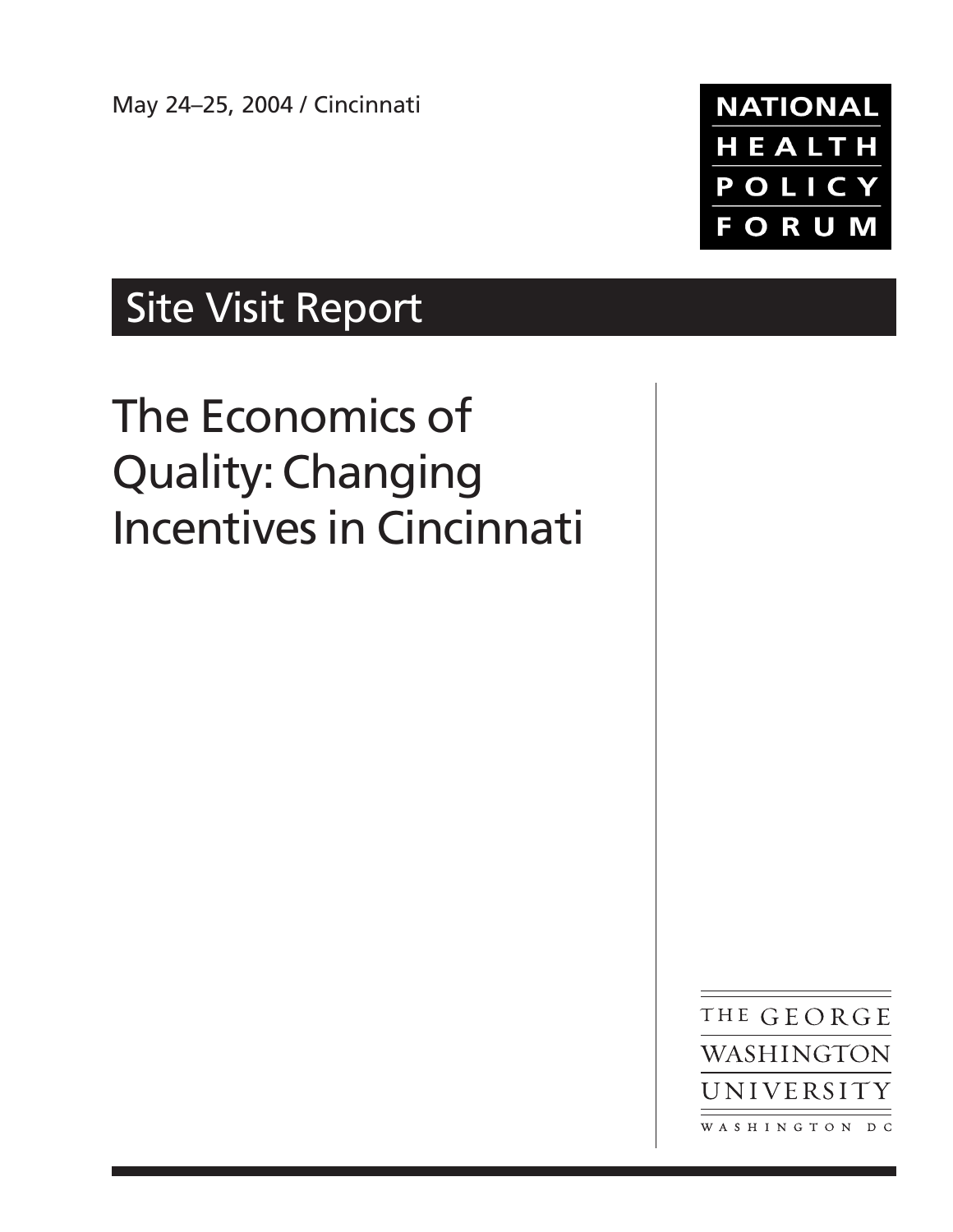### **CONTENTS**

| Biographical Sketches - |  |
|-------------------------|--|
|                         |  |
|                         |  |

#### **Site Visit Managers**

**Lisa Sprague** *Senior Research Associate*

**Nora Super** *Principal Research Associate*

#### **Administrative Coordinator**

**Tiombé Diggs** *Program Associate*

#### **National Health Policy Forum**

2131 K Street NW, Suite 500 Washington DC 20037

202/872-1390 202/862-9837 [fax] nhpf@gwu.org [e-mail] www.nhpf.org [web]

**Judith Miller Jones** *Director*

**Sally Coberly** *Deputy Director*

**Monique Martineau** *Publications Director*

**NHPF** is a nonpartisan education and information exchange for federal health policymakers.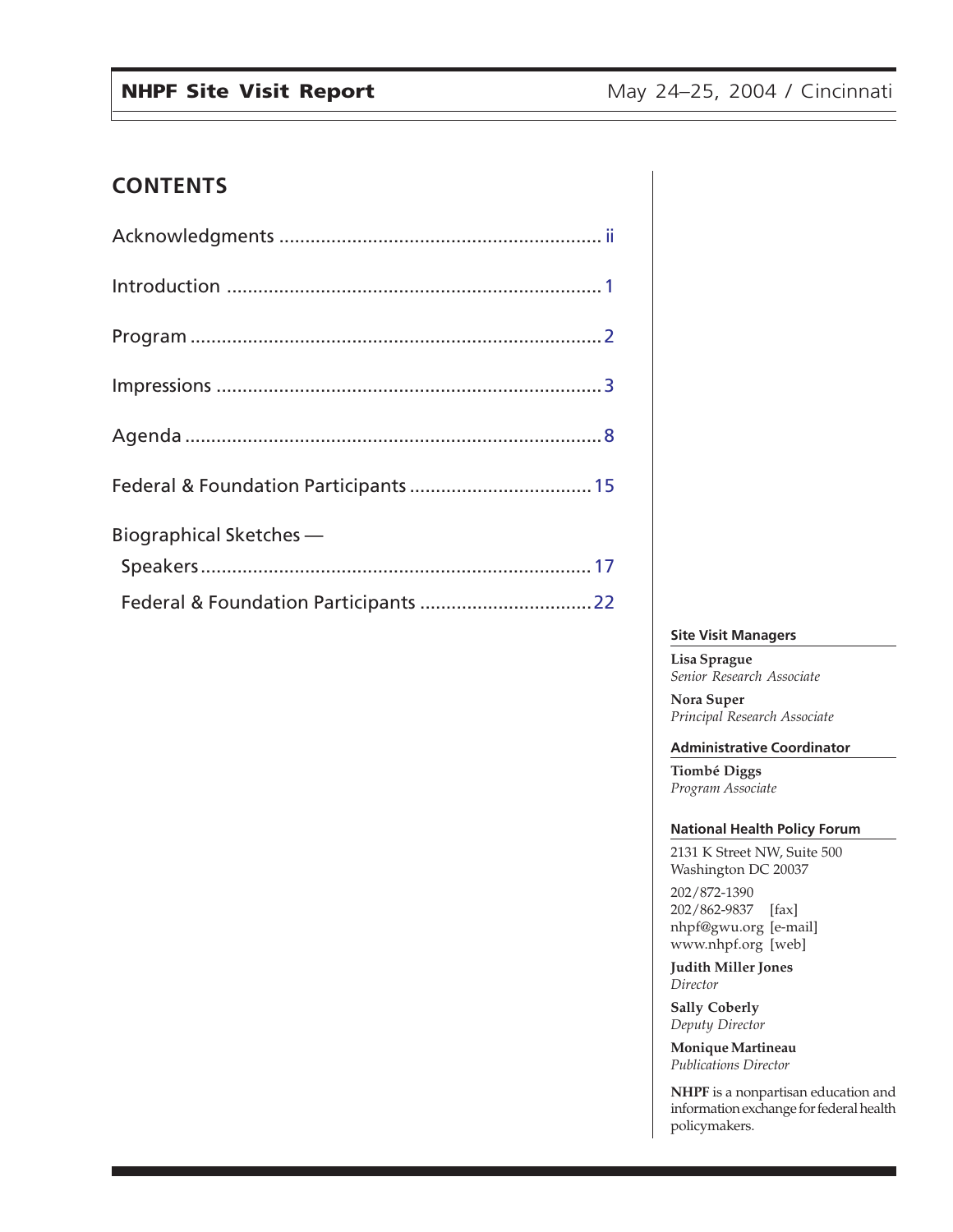#### <span id="page-2-0"></span>**ACKNOWLEDGMENTS**

"The Economics of Quality: Changing Incentives in Cincinnati" was made possible by the generosity of the Robert Wood Johnson Foundation.

Cincinnatians were also generous in sharing their time and expertise with Forum researchers planning the program and with site visitors during the trip. The Forum is grateful to those who served as speakers, as well as those who contributed behind the scenes. Lynn Olman of the Greater Cincinnati Health Council was particularly helpful with contacts and referrals and with elucidating the history of the Cincinnati market. The Forum thanks Michael Barber of Group Health Associates for hosting the group and for posing perhaps the visit's most provocative policy conundrum. Uma Kotogal and Melissa Saladonis went to enormous effort to coordinate a rewarding morning at Cincinnati Children's Hospital Medical Center.

As always, federal participants played a key role in the site visit's success. This group of policymakers was particularly spirited in its collective curiosity, insight, and open-mindedness.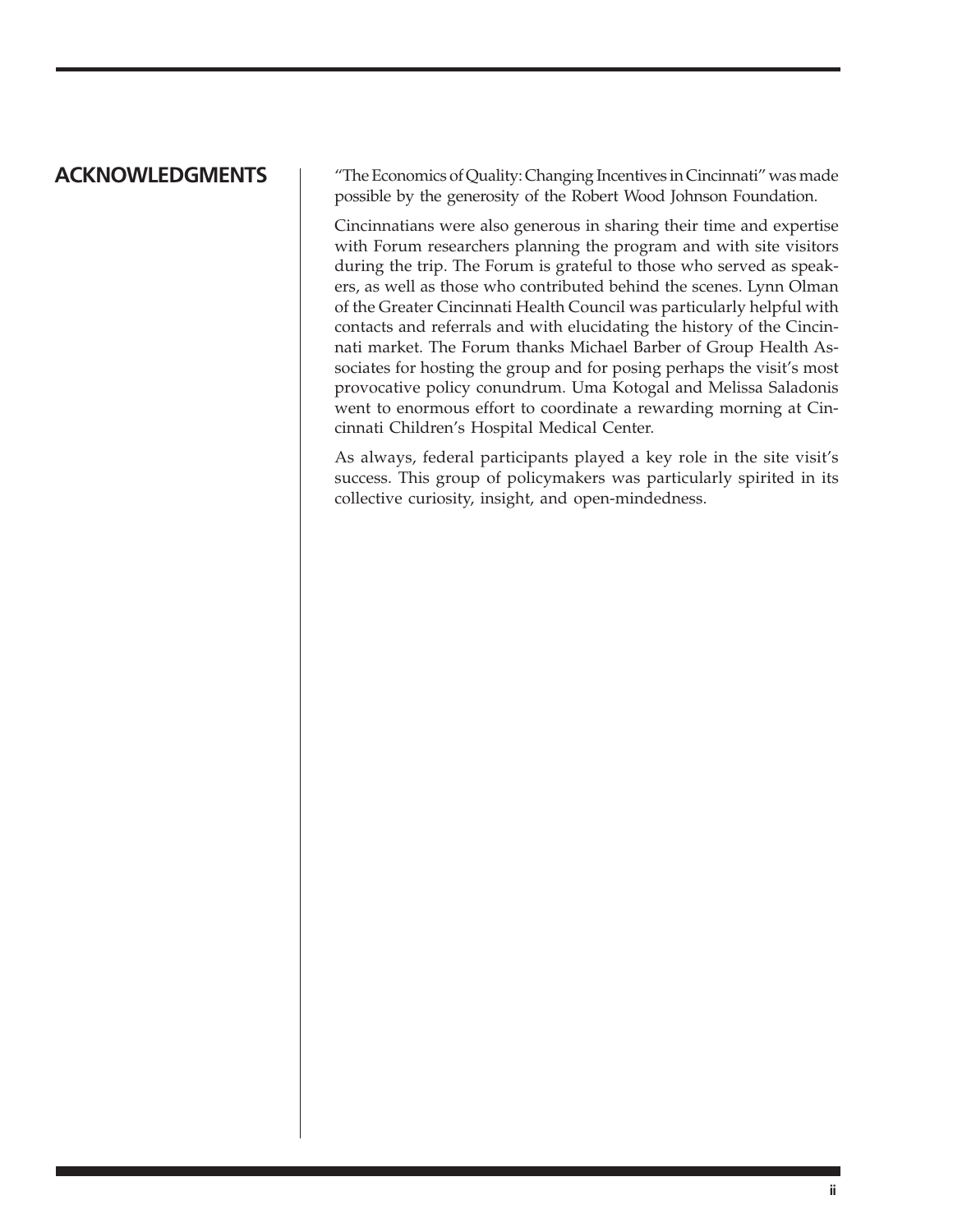## May 24–25, 2004 / Cincinnati The Economics of Quality: Changing Incentives in Cincinnati

#### **INTRODUCTION**

#### **How Does the Cincinnati Market Compare to National Trends?**

Market forces alone have limited capacity to deliver efficient health care systems, according to a recent *Health Affairs* article that examined market dynamics in 12 communities across the country.<sup>1</sup> The study's conclusions provided a compelling formula by which to assess the Cincinnati market.

How does Cincinnati reflect the patterns that the authors of the *Health Affairs* article, researchers at the Center for Studying Health System Change, saw in its 12 community tracking sites? Rather well, it seems:

- Pattern 1: Provider market power stems from the absence of ef**fective substitutes**. The Cincinnati market is dominated by singlespecialty groups. Its three hospital systems all seem to be included in all contracts.
- **Pattern 2: Absence of efficient delivery systems**. There is no integrated delivery system in Cincinnati. There are few multispeciality physician groups. Most practices, especially in primary care, are small. Most providers participate in most networks. The demise of capitation precludes focusing on a defined population.
- **Pattern 3: Employer failure to demand efficiency**. Although Cincinnati is home to large employers such as Procter & Gamble, General Electric, and Kroger, purchasers have not exerted enough collective muscle to demand efficient, high-quality care. Worker preference for broad networks and unrestricted access has weakened cost-containment strategies. Health plans say that employers will not back them in tough negotiations with providers or support payment differentials based on quality.
- **Pattern 4: Insufficient health plan competition**. Cincinnati's health plans are virtually indistinguishable. Preferred Provider Organization (PPO)–type networks have little leverage on provider practice, so quality improvement programs tend to be relatively shallow.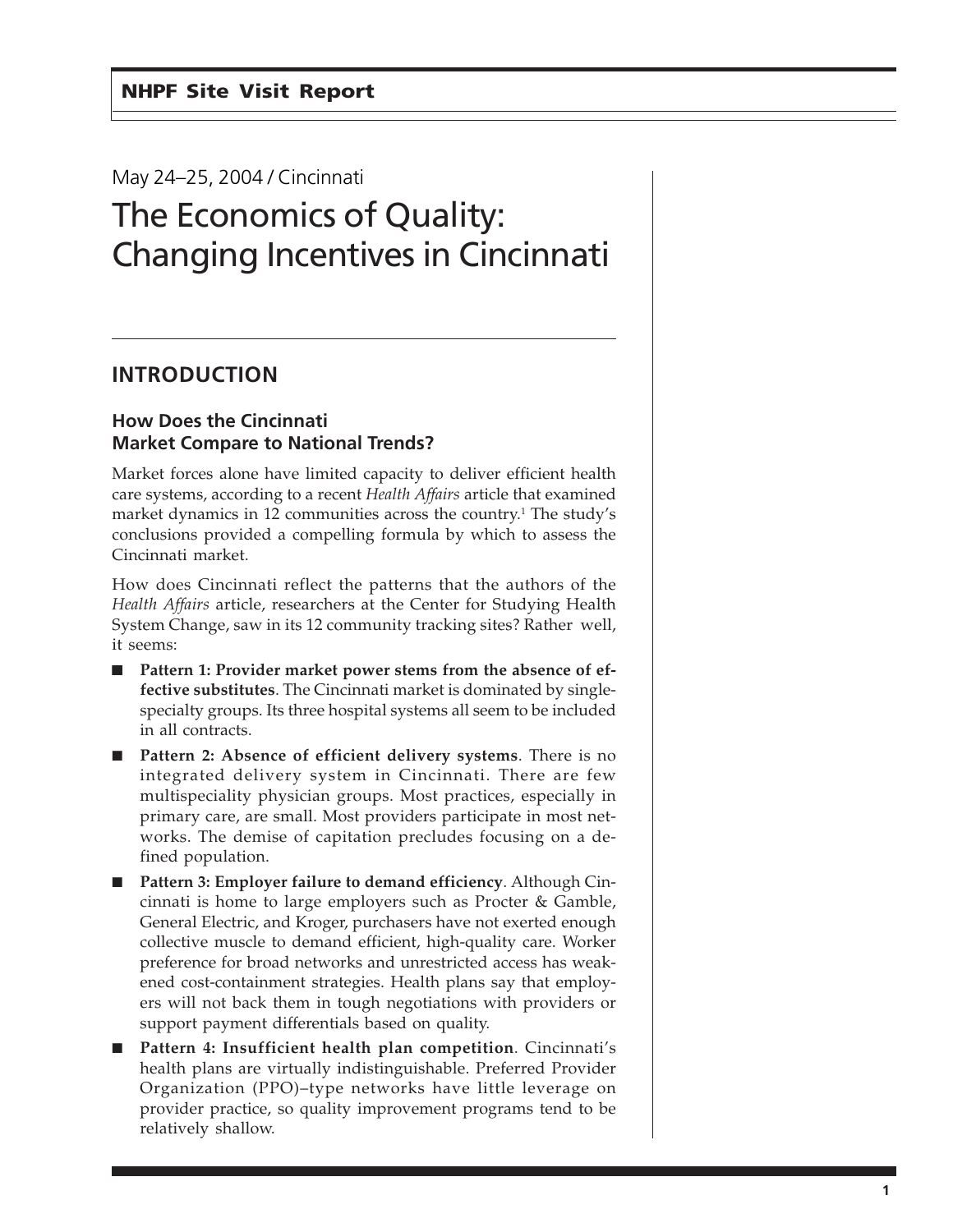#### **What's unique, or at least unusual, about Cincinnati?**

Cincinnati has a strong community spirit. Health care stakeholders have created vehicles, such as the Health Improvement Collaborative, to enable them to work together to address market challenges, such as workforce shortages, information technology, and care of chronic illnesses.

A strong relationship exists between the medical community and the University of Cincinnati medical school; many medical students stay to practice in the Cincinnati area.

Cincinnati Children's Hospital Medical Center is well-funded, committed to quality, and clearly a regional leader. It is also essentially a monopoly, and so a difficult model to replicate.

Cincinnati voters approved and continue to support a county-level tax levy to fund indigent care in Hamilton County, which includes the center city (though not all of the metropolitan area).

Survey researchers at the University of Cincinnati say that the city reflects national attitudes and demographic trends consistently. "If you want to find a national average," they say, "look at Cincinnati."

#### **PROGRAM**

The site visit began the morning of May 24 with an overview of the Cincinnati health care market and how it has changed over the last decade or so. Stakeholder panels followed, in which employer, health plan, and hospital representatives gave their perspectives on competition, costs, and the driving forces in the market. After lunch, the group traveled to the offices of Group Health Associates, a large multispecialty practice, to talk with its physicians about their recent conversion from a capitated to a fee-for-service reimbursement model.

Site visitors spent the morning of May 25 at Cincinnati Children's Hospital Medical Center. CCHMC's board chair and other executives discussed the facility's original Pursuing Perfection grant from the Robert Wood Johnson Foundation and how it became the basis for refocusing the institution's goals and operations to make quality improvement central to care delivery. Involving families in care teams is an important part of the new approach. Site visitors then were paired with CCHMC physicians, accompanying them on clinical rotations that highlighted care programs in clinical areas such as cystic fibrosis and diabetes. Later, speakers discussed physician workforce issues, including recruitment, perceived shortages in some specialties, and the role of malpractice liability in choosing both a specialty and a practice location.

In the afternoon, site visitors talked with a panel of speakers about Bridges to Excellence (BTE), a pay-for-performance program that was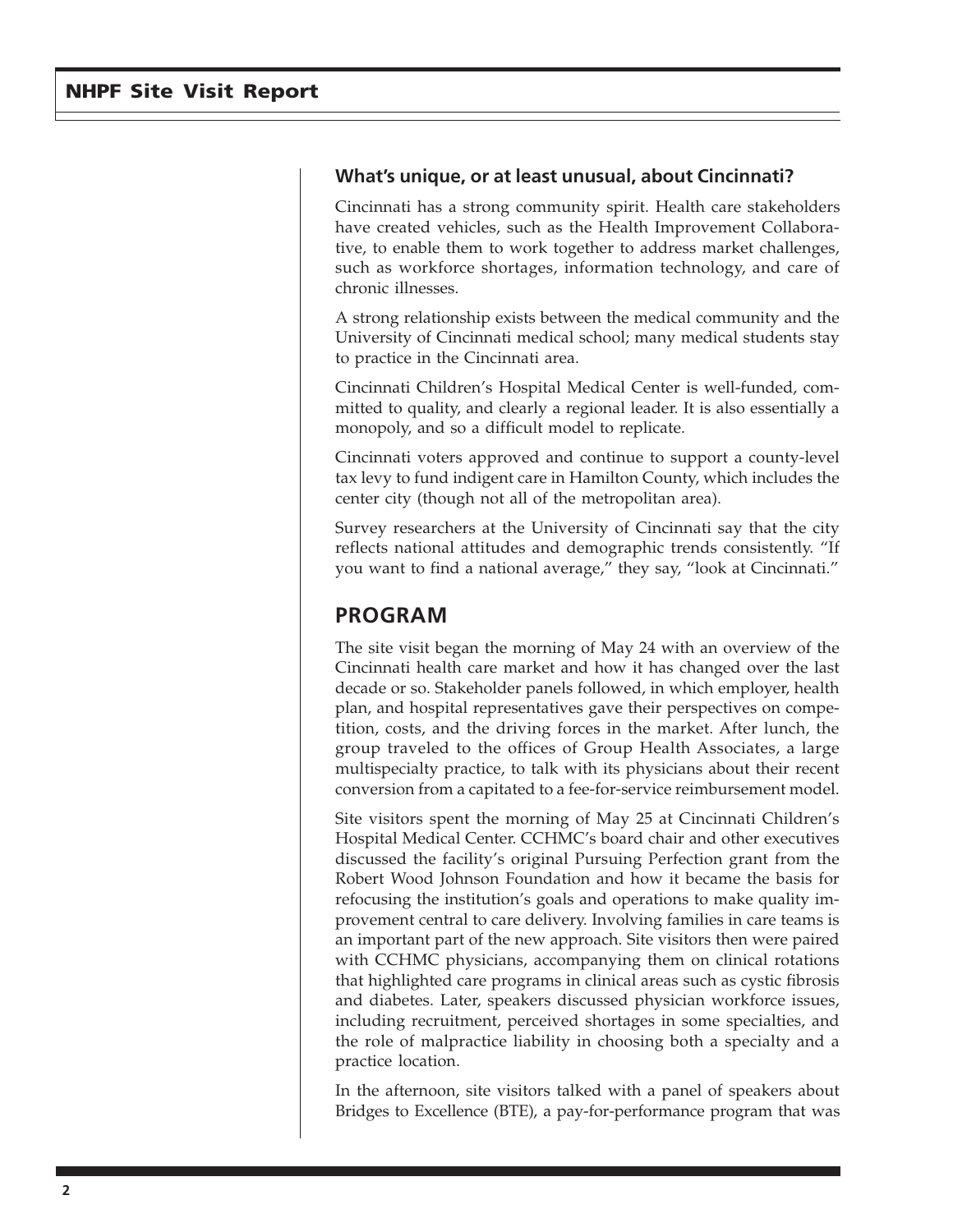spearheaded by General Electric. Cincinnati is a BTE pilot site for improving diabetes care. The program concluded with a lively discussion among site visitors and a panel representing the Ohio Heart Health Center of the issues involved in establishing a specialty hospital.

### **IMPRESSIONS**

#### **Market Characteristics**

- Rising health cost trends are driven by physician and hospital fee increases, as well as increased utilization, new technologies, and new uses for old technologies.
- Provider consolidation is a significant market driver. There are eight specialties in which two-thirds of physicians are in one single-specialty group. There is one large multispecialty group. Primary care practice, by contrast, remains small and fragmented. Hospitals have consolidated, going from 33 independent hospitals to three systems and one independent.
- Competition among hospital systems seems to be a matter of dividing up the market on the basis of geography and service emphasis (for example, cardiology or neonatal care). All three hospital systems contract with all three major health plans. Hospitals' practical (as opposed to social) mission is to grow admissions, build volume, and increase market share. System administrators are professional managers, whose priorities supercede local ties and loyalties. As businesses, hospitals are also big employers and engines of the local economy.
- The major health plans offer broad provider networks comprising essentially the same physicians and hospitals, so competition turns largely on relationships and service differentials.
- Relationships among health care stakeholder groups (employers, health plans, hospital systems, physicians) are marked by acrimony. Health care is the major issue at the bargaining table for some unions.
- Hamilton County, where Cincinnati is located, has a strong safety net, with funds for indigent care generated by a property tax levy. Because suburban counties in the metropolitan area (including those in Kentucky) do not have such a base to provide indigent services, city providers treat a significant number of nonresidents.
- Malpractice insurance rates for some specialties are notably higher than in similar cities in the region, particularly Indianapolis, and are perceived to offer a strong deterrent to setting up practice in the Cincinnati market.

#### **Employer Strategies**

■ Health care managers in various sectors are united in a belief that consumer education must build in a wellness or prevention component in addition to making consumers more aware of the true magnitude of health care costs.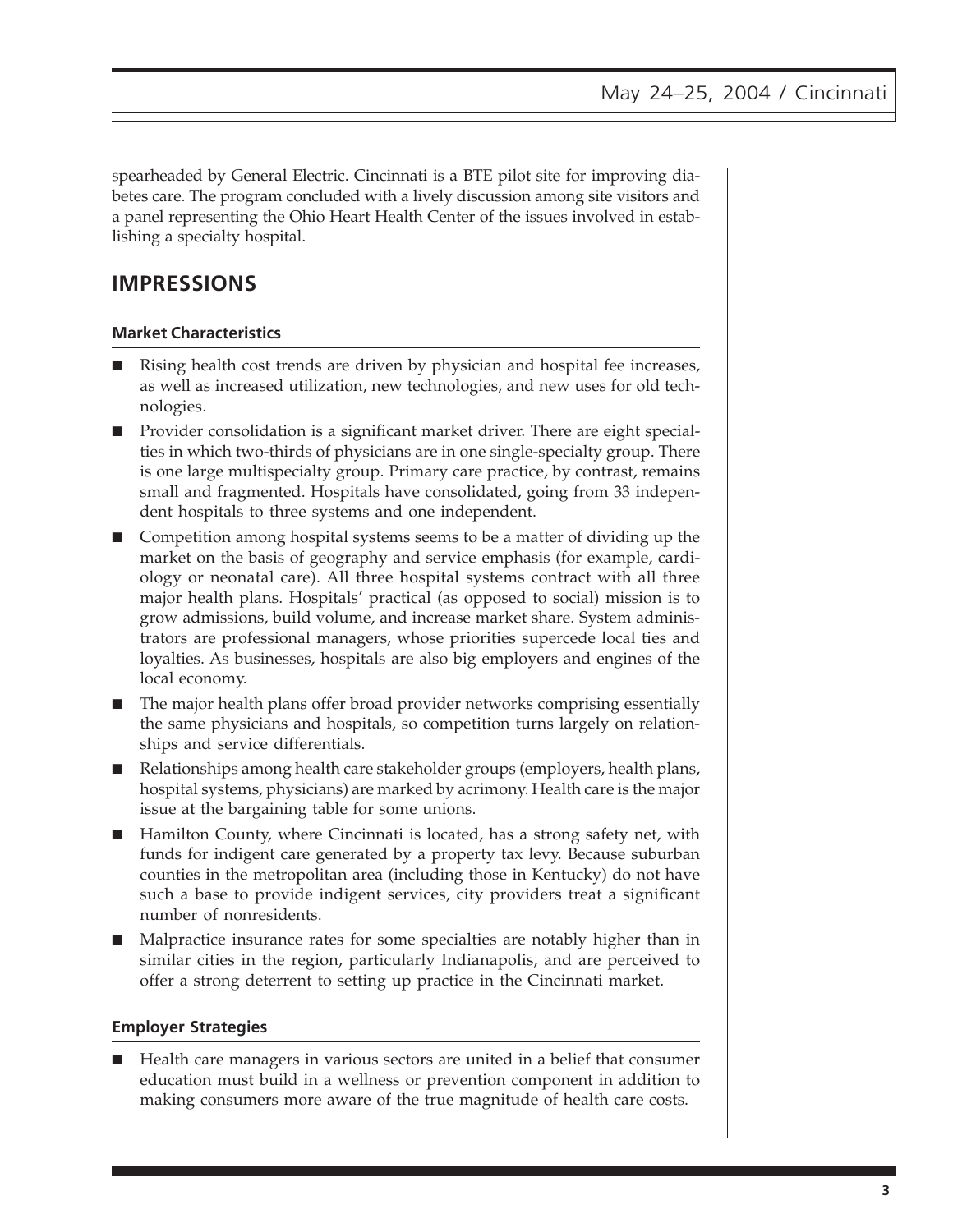- **IMPRESSIONS** Cincinnati employers are interested in the potential of consumer-directed health plans. Some already emphasize such plans in the choices they offer employees, but most employers have not been willing to steer employee choice through differential employer premium contributions.
	- Health plan executives suggest that employers want them to be tough in negotiations with providers but are unwilling to back them up in eliminating high-cost providers from networks.
	- Large employers feel a commitment to maintain retiree health benefits, but they do not intend to duplicate Medicare coverage. Small and medium-sized employers have generally terminated, if indeed they ever instituted, retiree health plans.

#### **Quality**

- Broad-based quality improvement (QI) programs, such as the Centers for Medicaid and Medicare Services's (CMS's) Premier demonstration, are rendered unappealing to providers where the investment required to participate is perceived to exceed the potential rewards for performance. A second disincentive to participation is a lack of agreement on common performance measures.
- Quality measurement to date is a "by-procedure" evaluation, where process measures and interim criteria (such as lower cholesterol) stand in for endpoints (for example, added years of life or better functionality). There is little grasp of total quality of care and how best to foster it.
- Some believe QI programs differentiate only between "the summas and the magnas." No sponsor of such programs (at the national, plan, or delivery system level) has been willing to isolate poor performers, in effect telling consumers to avoid certain providers.

**Bridges to Excellence** (BTE), spearheaded by General Electric and funded in part by the Robert Wood Johnson Foundation, is a multistakeholder approach to quality incentives. Employers, health plans, consumers, physicians, and group practices seek to improve quality through rewards and incentives that encourage providers to deliver optimal care as well as encourage patients to seek evidence-based care and self-manage their own conditions. In Cincinnati, where BTE has focused on diabetes care, physicians are required to (*a*) qualify for participation on the basis of eligiblepatient volume (specifically, patients employed by a BTE employer, or their family members) and (*b*) demonstrate superior performance on the basis of measures developed by the National Committee for Quality Assurance. Those who succeed receive bonuses of \$100 per eligible diabetes patient. Participating employers let their employees know which physicians have been recognized as high-quality providers.

- Attempts to change physician behavior are more successful when they focus on outcomes rather than specifying process and when their incentives involve "real" money. Physicians' resistance to being managed or evaluated may be overcome, but only slowly.
- General Electric's Bridges to Excellence program (see sidebar) shows promise, but progress has been slow and painful. Physician buy-in and acceptance of the pay-forperformance model is hardwon, though some reluctance may be attributable to eligiblepatient levels too low to justify the effort to qualify.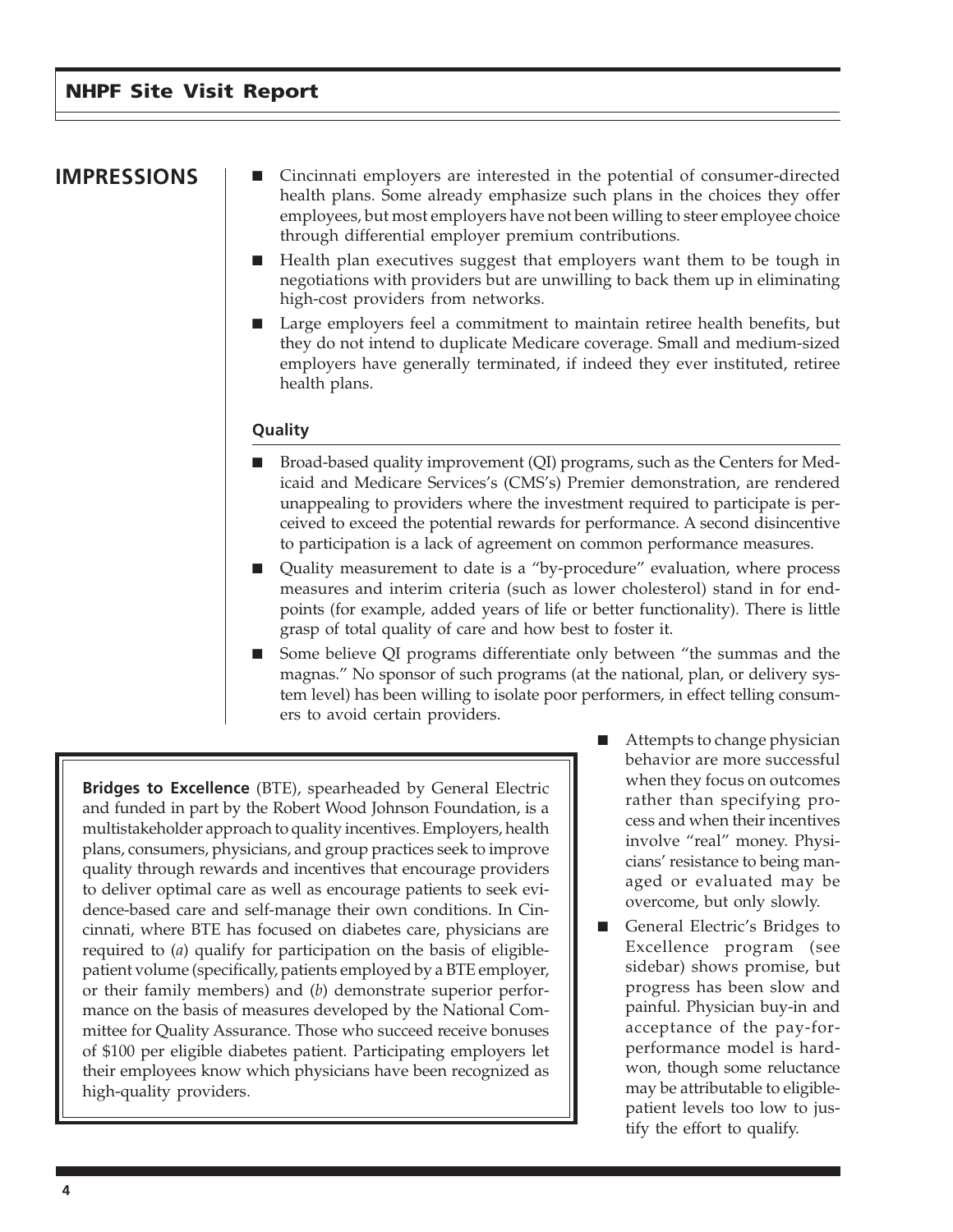Children's Hospital has leveraged a Robert Wood Johnson Foundation Pursuing Perfection grant (see sidebar) into an ongoing transformation of care delivery. Family members are now routinely incorporated into core care teams. QI is premised on promises as well as measures. Care transformation is linked to organizational business strategy. However, all are agreed that there is still a long way to go, particularly in view of the fact that a hospital-wide (as opposed to departmental) medical record system has yet to be put in place.

**Pursuing Perfection** is a major initiative of the Robert Wood Johnson Foundation. Cincinnati Children's Hospital Medical Center served as one of the first pilot projects, which focused on establishing a comprehensive delivery system for children with chronic illnesses, with an initial emphasis on patients with cystic fibrosis. The program is now focused on large-scale, organizational transformation, not just a series of incremental performance improvement projects. The new criteria include:

- Emphasizing internal/external transparency.
- Linking organizational strategic plans and objectives.
- Encouraging clinical and business leaders to lead change efforts.
- Placing patients and/or parents on design teams.
- Establishing commitment of resources and/or leadership.

#### **Physician Issues**

- Physicians assert that no one is willing to raise reimbursement levels for superior performance. In the transition from capitation to a fee-for-service environment, one physician group had to eliminate ancillary services that are not reimburseable, such as counseling patients on nutrition and self-management of chronic disease.
- Group Health Associates (see sidebar) demonstrates that getting physicians to change their behavior—commonly regarded as a serious challenge—can be accomplished quickly and dramatically by changing financial incentives. Physicians react strongly to fear of economic hardship, suggesting that sticks are more powerful than carrots. Physicians cannot be blamed for responding to the incentives constructed for them.
- Though hospitals and physicians seem quite concerned about shortages in some physician specialties, there is no objective standard by which to judge the severity of shortages. Comparisons with similar cities, presented as evidence of shortages in Cincinnati, could mean that Columbus or Louisville has a surplus. Site visitors raised the question whether, in the supply-driven health care system, all shortages are necessarily bad.

Changes in the marketplace forced **Group Health Associates**—Cincinnati's only multispecialty physician group practice—to switch to fee-for-service (FFS) reimbursement after nearly 30 years as a capitation-based medical group. A medical culture that stressed prevention and conservative medical management found that it needed to change its practice patterns in order to stay in business. Departments that were not reimbursed under FFS (mental health, eye care, and dietary counseling) were eliminated. Practices and clinicians who were not able to generate performance to break even or better were closed or let go. The practice improved the profitability of its reimbursable ancillary services and added other profitable services.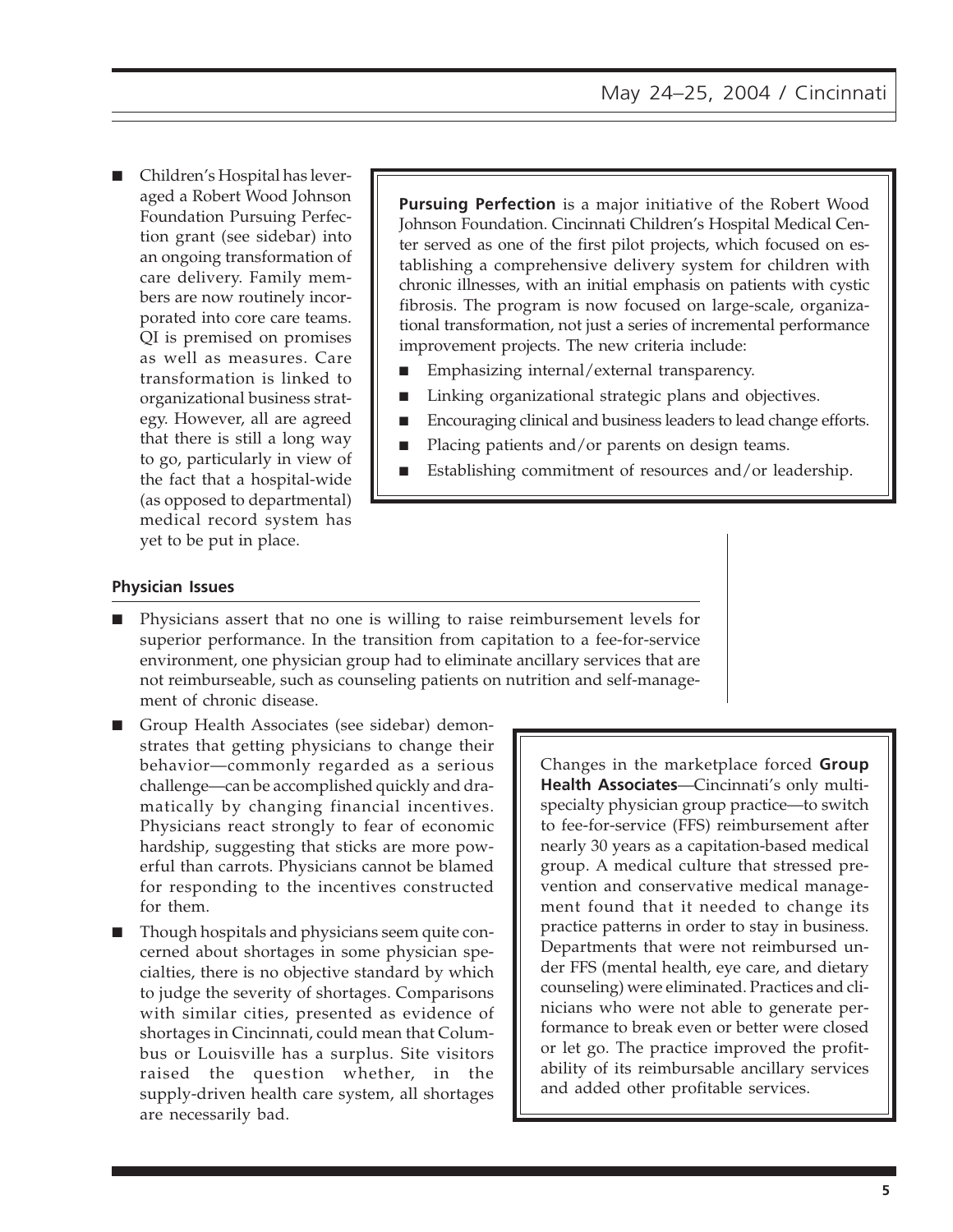**IMPRESSIONS** │ ■ New physicians coming into the system seem to want more "normal" lives and working hours while having the same target incomes as their overburdened predecessors.

#### **Reimbursement**

- Medicare's prospective payment system, perceived as favoring "high-tech" procedures, provides a powerful incentive to deliver more of such procedures. Thus every hospital wants an open-heart surgery program, whereas resources are withdrawn from other services. In particular, mental health care has been all but abandoned.
- It is commonly accepted that care coordination saves money and improves care, but no one is willing to pay for it. Fee-for-service, as currently constituted in both Medicare and the private insurance that follows its lead, rewards procedures rather than time and planning.
- In a time of out-of-control health costs and with a prevailing attitude of "I'm not doing anything I don't get paid for," pay-for-quality advocates don't seem to have enough to offer. The rhetoric is there, but the money is not.

#### **Specialty Hospitals**

- The growth of specialty hospitals and ambulatory surgery centers is fueled by consolidation of physician practices, physician access to capital, the repeal of Ohio's certificate-of-need statute, and the perceived opportunity for profit and control.
- Specialty hospital proponents argue that quality is served by a high-volume, high-skill facility that concentrates on one type of service, such as cardiac care. Some physicians and even some health plan executives agree that a specialized facility serving as a regional center of excellence could benefit the community, in part by driving out marginal, duplicative programs in community hospitals. Opponents invoke the potential loss to the community of services, such as trauma centers, that would be difficult to sustain without the institutional cross-subsidies made possible by highly reimbursed and potentially more profitable service lines.
- Support of or opposition to specialty hospitals is also an issue of control, a question of whether hospital administrators or physicians should ultimately be in charge of the care process and its quality.
- Specialty hospitals tend to be built or planned when the procedures in question appear to command high profits. If Medicare were to cut back on what it pays for cardiac or orthopedic procedures, for example, enthusiasm for specialty facilities might wane.

#### **Enduring Questions**

One summary impression applies in some measure to all site visits: one cannot grasp a market in a matter of two or three days. Site visitors hear presentations from various viewpoints and must assess on the fly how they fit together and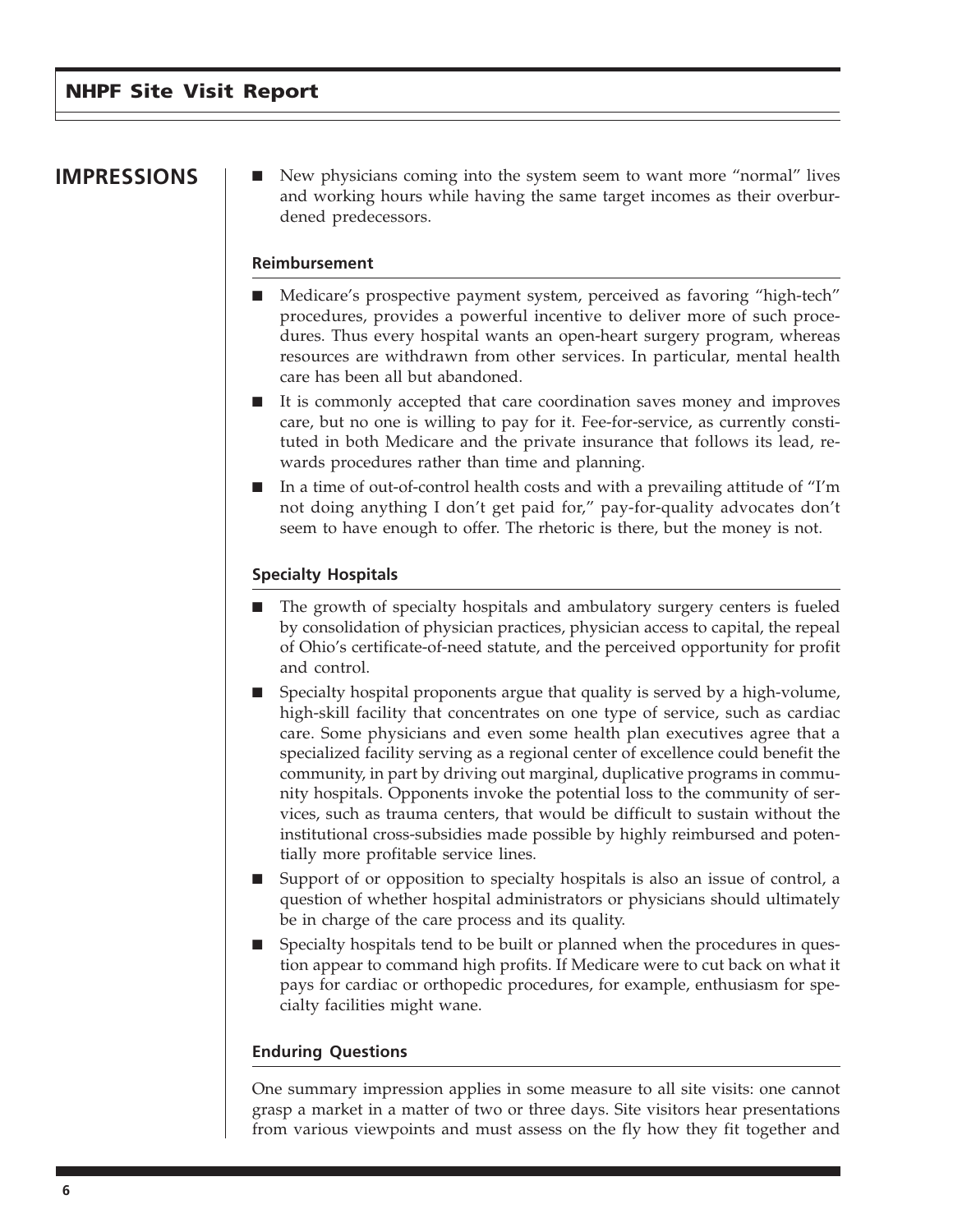what the fundamental issues really are. The Cincinnati visit inevitably raised | **IMPRESSIONS** questions that go beyond a single market or an easy breakout of alternatives.

- While competition among doctors and among hospitals—especially with feefor-service incentives in place for both—favors maximizing the volume of health care services delivered, how can health care leaders address overall efficiency or the good of an entire population?
- Similarly, when physicians and hospitals are able to drive the volume of care delivered, how can sufficiency or shortage of physicians be objectively determined? How many specialists are enough?
- Providers behave rationally in responding to the incentives they are given. Are there ways to turn current incentives more in the direction of quality improvement?
- Prepaid group practice can facilitate preventive care, investment in information technology, and quality improvement. What contributes to the erosion of this model, and what might increase its prevalence?
- Policymakers have come to recognize that care of chronic illness is where planning and resources need to be focused. Does existing infrastructure need to be strengthened to support such care? How might this be accomplished?
- Given a general recognition that care coordination can save money, improve care, and raise patient satisfaction, how do we ensure that those willing to pay for coordination reap its rewards?
- When competing health plan networks all include the same providers, can a consumer (however well-informed) make a choice based on anything but price?
- Will employers retreat from health benefit management by moving to consumer-directed plans?
- How does shifting more of the health care cost burden to consumers impact the cyclical battle between providers and insurers?

### **ENDNOTE**

1. Len M. Nichols, Paul B. Ginsburg, Robert A. Berenson, Jon Christianson, and Robert E. Hurley, "Are Market Forces Strong Enough? Confidence is Waning," *Health Affairs*, 23, no. 2, (March/April 2004): 8– 20; and presentation by Len M. Nichols, Center for Studying Health System Change, "The Power and Limits of Market-based Strategies in Health Care," National Health Policy Forum pre–site visit briefing, May 19, 2004.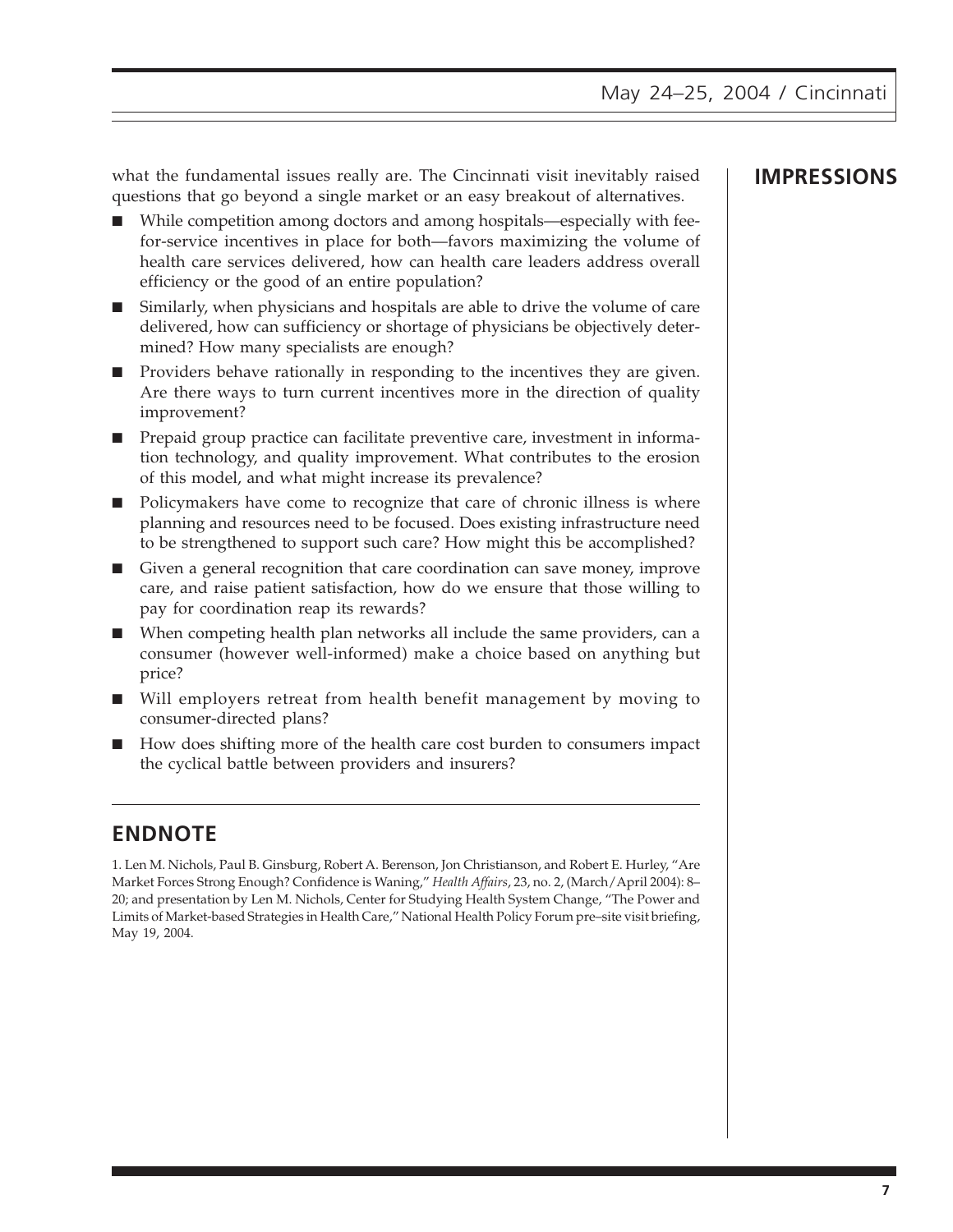#### **AGENDA Sunday, May 23**

**8:00 pm** Dinner (optional) *[Bella Restaurant, 600 Walnut Street]*

#### **Monday, May 24**

**9:30 am** MARKET EVOLUTION *[McKinley Room, Westin Hotel, 21 E. 5th Street]*

**Alfred J. Tuchfarber, PhD,** *Director Emeritus,* Institute for Health Policy and Health Services Research, University of Cincinnati

**Lynn Olman,** *President,* Greater Cincinnati Health Council

**Larry Savage,** *President* and *Chief Executive Officer,* Humana Health Plan of Ohio

- What forces and responses have made the Cincinnati market what it is today? What shifts in market power have occurred in the local health environment over the past few years? Did the market evolve as you expected, or are you surprised by how events played out?
- What are Cincinnati's distinguishing demographic, political, employment, and health system characteristics? How does it compare with similar metropolitan areas?
- What is the market share of each of the major health plans? hospitalbased systems? How distinguishable are the health plan options being offered in the market today? How broad are the provider networks?
- What is the current state of relations among physicians, hospitals, health plans, employers, and consumers? Are there particular tensions or alliances among any of the parties?
- Why were earlier attempts to monitor and report on cost and quality (the Iameter project) ultimately unsuccessful? What has been the legacy of these efforts?

#### **10:45 am** HOLDING THE PURSE STRINGS: PURCHASER COST AND QUALITY STRATEGIES

**Gerald J. Domis,** *Manager, Corporate Health Care Benefits*, Procter & Gamble

**Cookie McDonough,** *Director, Compensation and Benefits*, Frisch's Restaurants

**James D. Smith,** *Grand Lodge Representative,* International Association of Machinists and Aerospace Workers

■ What has been the influence of large employers on the Cincinnati market?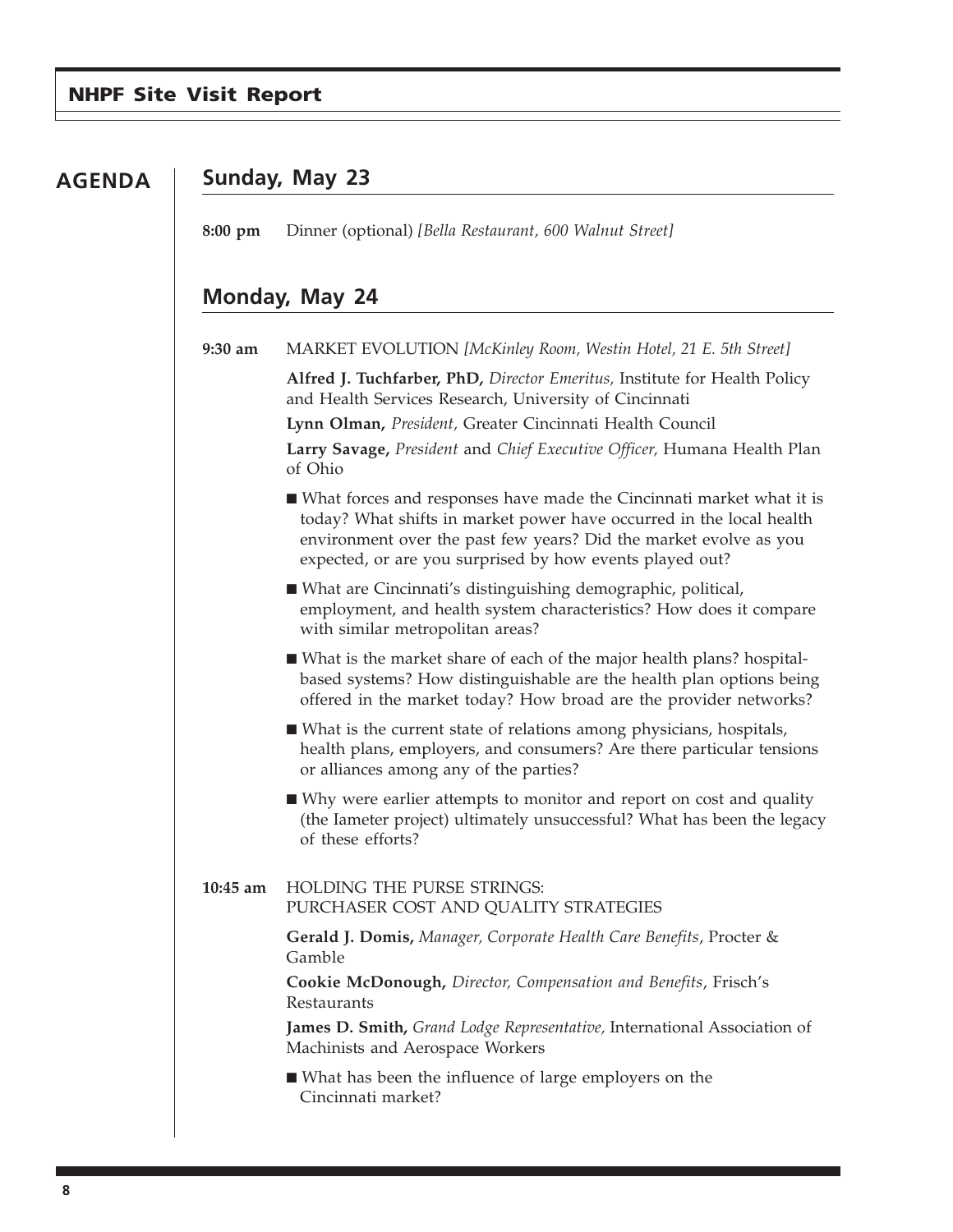#### **Monday, May 24, 2004** *(continued)*

- What trends are occurring regarding benefits and costs? Do most employers offer a choice of plans? How have these options changed over the past several years? Are employers considering moving toward consumer-directed health plans?
- What are employees' priorities and concerns around health benefits?
- What obligations do Cincinnati employers have to their retirees? Will the new subsidies in the Medicare Modernization Act change employer strategies regarding retirees?
- What barriers exist to improving efficiency and outcomes in health systems? How does cost compare to quality in the value equation?
- **11:45 am** Buffet luncheon

#### **12:15 pm** SHOWDOWN IN THE QUEEN CITY: CONTRACT NEGOTIATIONS FROM THE HEALTH PLAN PERSPECTIVE

**Paul Beckman,** *Vice President, Southern Ohio Health Service Area,* Anthem Blue Cross and Blue Shield

- How has competition among health plans changed recently in the Cincinnati market? Has ownership by national firms, as opposed to local, changed the culture around negotiations with providers?
- How have Anthem's product offerings changed over the past several years?
- In the most recent round of contract negotiations with providers and employers, what issues were the major sticking points?
- Is there a trend toward or away from physician practice consolidation?
- What are the incentives and disincentives for a health plan to pay providers differentially on the basis of quality?

#### **1:00 pm** PROVIDER PUSH-BACK IN A POST–MANAGED CARE ERA

**Ken Hanover,** *President and Chief Executive Officer,* The Health Alliance **John S. Prout,** *President and Chief Executive Officer,* TriHealth, Inc. **Thomas Urban**, *President and Chief Executive Officer,* Mercy Health Partners

- How have hospital-based systems changed their negotiating strategies? Have profit margins improved? Are these strategies sustainable over the long term?
- How have hospitals and physician associations been merged and/or consolidated over the past few years? What do such changes mean to patients?

#### **AGENDA**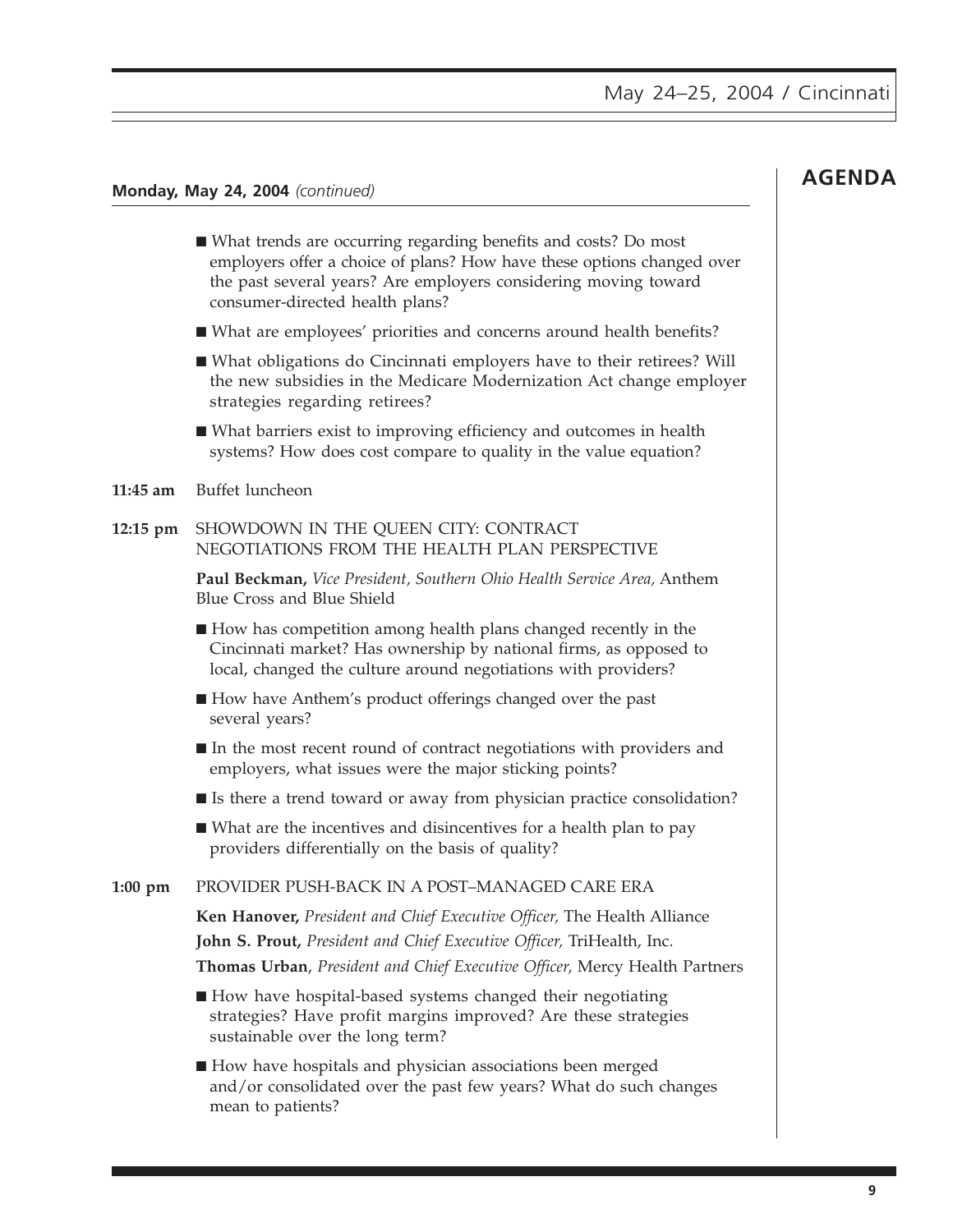#### **NHPF Site Visit Report**

#### **AGENDA**

#### **Monday, May 24, 2004** *(continued)*

- How do payment rates (especially Medicare's) influence decisions about which lines of business to promote or diminish (for example, orthopedics versus psychiatry)?
- What are your capital investment priorities (for example, physical plant upgrades, new facilities, information technology)?
- Do your hospitals participate in the Centers for Medicare and Medicaid Services (CMS)-sponsored voluntary hospital reporting initiative? How much did the promised increases in market basket updates influence your decision to participate?
- Does your health system publicly report hospital-specific measures of patient volume, use, and outcomes? Do you believe these comparisons make a difference when consumers choose facilities?
- How have quality measurements changed? Have generally recognized standards emerged or is still there still duplication or contradiction? What are the barriers and critical success factors for implementation? To whom are reported results valuable?
- Has your system been affected by the increase in physician-owned specialty hospitals and ambulatory surgery centers? Do these facilities have a negative financial impact on general hospitals? Do they increase or decrease access to care?
- **2:30 pm** Bus departure to Group Health Associates (GHA)
- **3:00 pm** FROM CAPITATION TO FEE-FOR-SERVICE: PHYSICIANS GO FULL CIRCLE
	- **Michael Barber, MD,** *Chief Executive Officer,* GHA **David M. Morad Jr., MD,** *President* and *Chairman of the Board* **Christopher E. Hayner, MD,** *Board member and Pulmonary/Critical Care Specialist* **Dennis Curran,** *Vice President, Organizational Resources* **Stephen Beck, MD,** *Staff Physician, Internal Medicine* **Sheldon M. Polonsky, MD,** *Staff Physician, Pediatrics*
		- How have GHA's relationships with health plans changed recently? How has the shift from capitation to fee-for-service payment affected health care delivery in your practice?
		- How many multispecialty physician organizations exist in Cincinnati? What factors weigh in a specialist's decision to practice in a multispecialty rather than a single-specialty or solo practice?
		- What incentives are offered by health plans or purchasers to measure and improve clinical performance? What incentives are offered by GHA internally? Do nonfinancial incentives have an impact?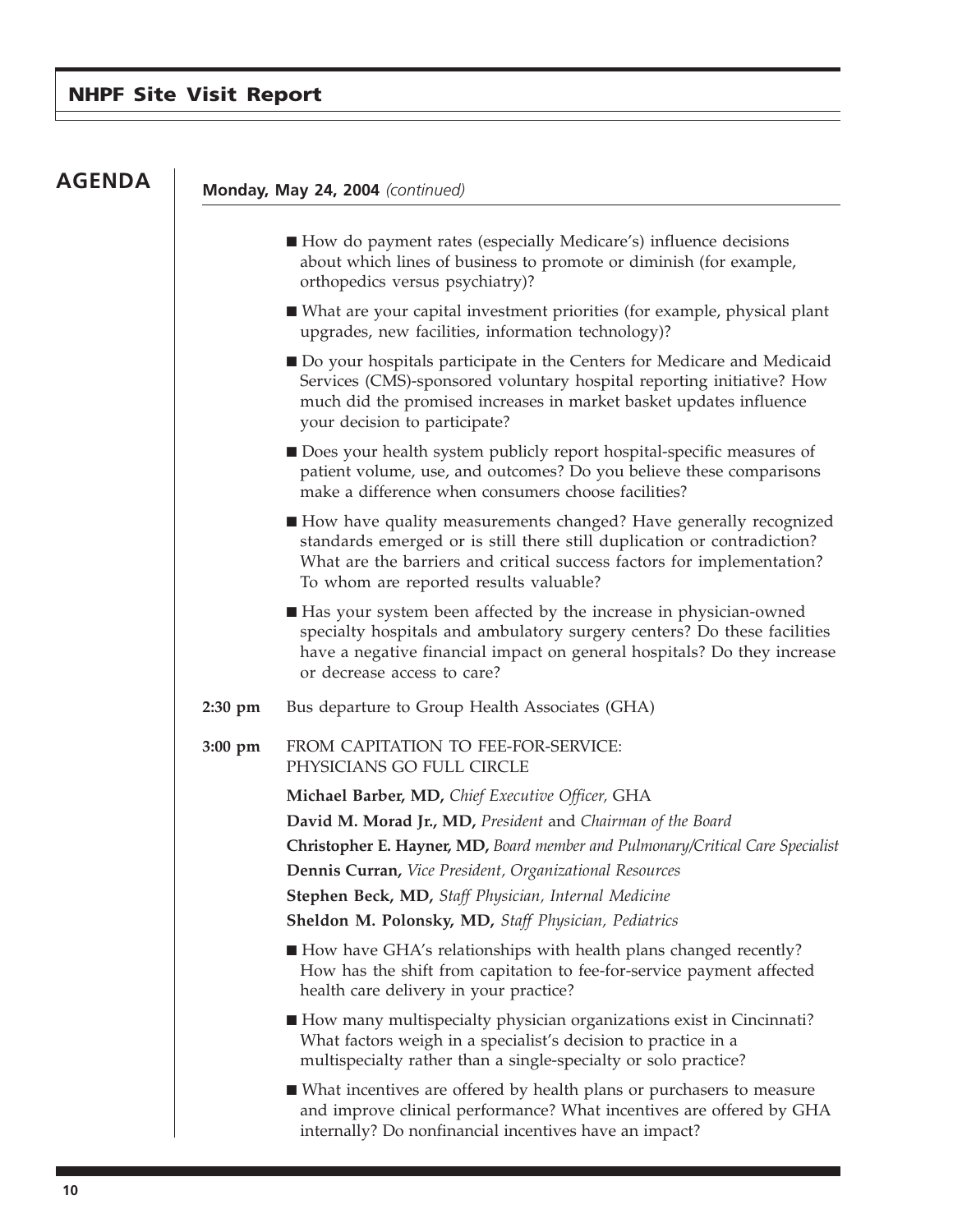**AGENDA**

#### **Monday, May 24, 2004** *(continued)*

- How does your practice incorporate evidence-based practice guidelines? How much of medical practice still lacks unambiguous scientific evidence?
- Has today's patient become an actively involved consumer, and is this good or bad for the practice? Are patients able to communicate electronically with their physicians?
- Does having an electronic health record (EHR) system result in cost savings to the practice? Does it influence your malpractice insurance rates?
- **5:00 pm** Departure for headquarters hotel
- **6:00 pm** Reception *[Fountain Room, Westin Hotel]*
- **7:15 pm** Bus departure for dinner
- **7:30 pm** Dinner *[Rookwood Pottery Bistro]*

#### **Tuesday, May 25**

| $7:00 \text{ am}$ | Continental breakfast available [McKinley Room, Westin Hotel]                                                                                                                                                                     |
|-------------------|-----------------------------------------------------------------------------------------------------------------------------------------------------------------------------------------------------------------------------------|
| $7:30$ am         | Bus departure for Cincinnati Children's Hospital Medical Center (CCHMC)                                                                                                                                                           |
| 8:00 am           | PURSUING PERFECTION IN CARE<br>DELIVERY: THE RE-ENGINEERING OF CCHMC                                                                                                                                                              |
|                   | Lee A. Carter, Chair, Board of Trustees                                                                                                                                                                                           |
|                   | <b>Scott J. Hamlin,</b> Senior Vice President, Finance and Chief Financial Officer                                                                                                                                                |
|                   | <b>Uma Kotagal, MBBS, MSc, Vice President, Quality and Transformation</b>                                                                                                                                                         |
|                   | Honor Page, Parent                                                                                                                                                                                                                |
|                   | ■ How has the original project to improve quality in cystic fibrosis care<br>been modified and expanded?                                                                                                                          |
|                   | ■ How have families been incorporated into the care team?                                                                                                                                                                         |
|                   | ■ What are the training issues in workflow redesign?                                                                                                                                                                              |
|                   | ■ What steps have been taken to increase hospital caseload capacity?                                                                                                                                                              |
|                   | ■ Has management philosophy changed since this project began? How<br>well does a body with fiduciary responsibility, such as a board of<br>trustees, incorporate quality as well as financial measures into its<br>deliberations? |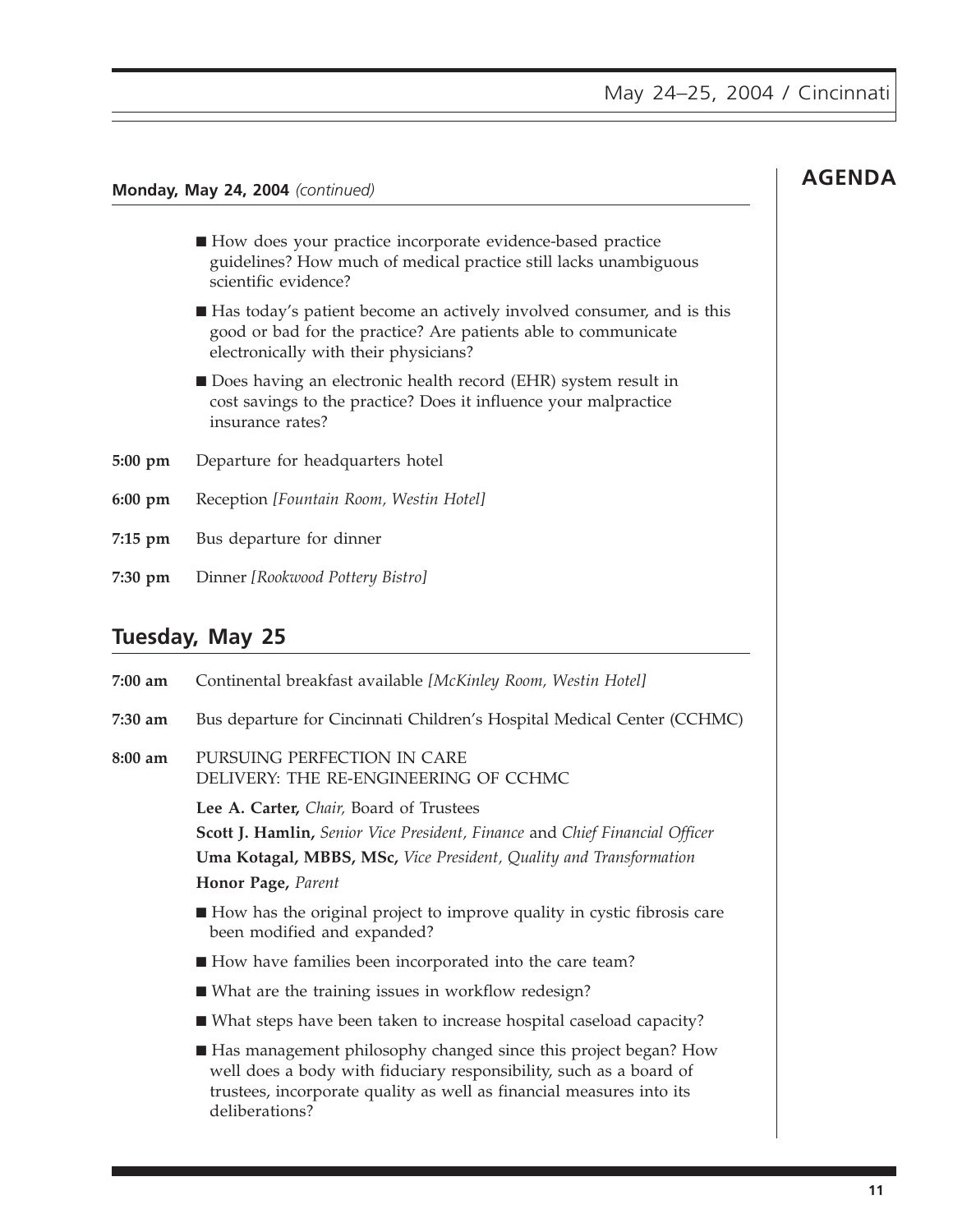#### **NHPF Site Visit Report**

### **AGENDA** ■ How resource-intensive are these efforts? Could they feasibly be replicated by hospitals that face more competition in the local marketplace? **9:30 am** CLINICAL ROTATIONS *(Each rotation will have three participants.)* Transplant Team ................................................ **John Bucuvalas, MD** Operating Room Team ...................................... **Cindi Bedinghaus, RN** Acute Care Team ................................................ **Steve Muething, MD** Cystic Fibrosis Clinic Team .............................. **Jeanne Weiland, RN** Diabetes Clinic ................................................... **David Repaske, MD** Primary Care Clinic ........................................... **Melissa Klein, MD** Neonatal Intensive Care Unit ........................... **Pattie Bondurant, RN** Specialty Care..................................................... **Ron Levin, MD** Juvenile Rheumatoid Arthritis Clinic .............. **Brent Graham, MD** Drug Safety ......................................................... **Brian Jacobs, MD,** and **Jack Horn 11:00 am** RECRUITING AND RETAINING TRI-STATE PHYSICIANS *[Sabin Center board room]* **Thomas F. Boat, MD,** *Director,* The Children's Hospital Research Foundation and *Chairman*, Department of Pediatrics **L. Thomas Wilburn Jr.,** *Director,* Bethesda Services, and *Chair,* Health Improvement Collaborative of Greater Cincinnati **James Wendel, MD,** *Managing Partner*, Mt. Auburn Obstetrics and Gynecological Associates, Inc. ■ What factors influence a medical student's choice of specialty? What actions can be taken at a local or national level to attract more professionals to a particular clinical field? Should federal financing of graduate medical education be more explicitly tied to long-term objectives for the supply, training, and distribution of physicians? ■ Do University of Cincinnati Medical School graduates tend to stay in the area? What are the critical considerations in choosing where to practice? ■ Is there a shortage of physicians in Cincinnati? If so, is this true overall or in certain specialties? ■ How do Cincinnati's reimbursement rates compare with those in similar communities? Have these rates been influenced by the strong presence of large purchasers? **Tuesday, May 25, 2004** *(continued)*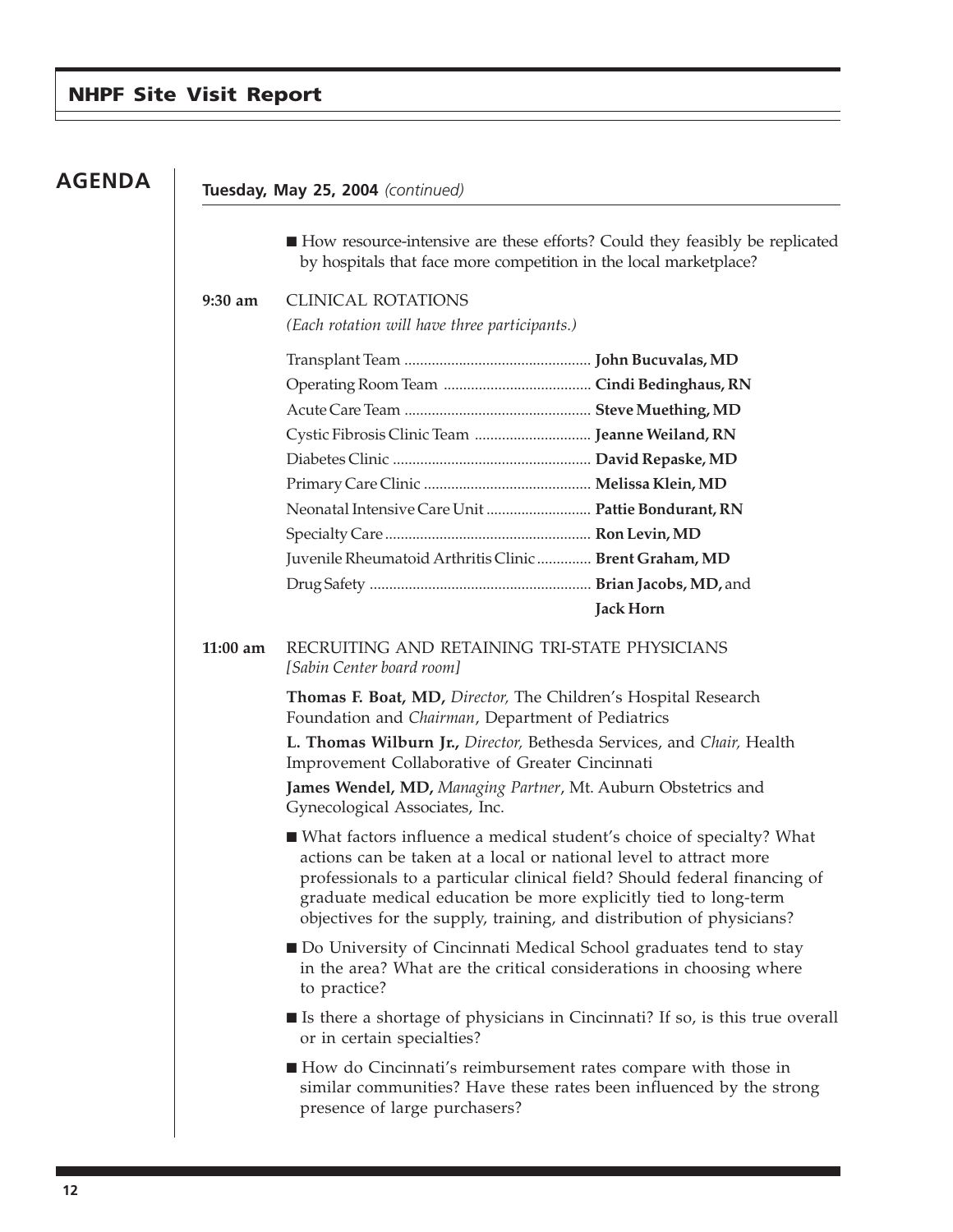**AGENDA**

#### **Tuesday, May 25, 2004** *(continued)*

| How significant a role do malpractice insurance rates play in a           |
|---------------------------------------------------------------------------|
| physician's decision about where to practice? What is the impact on       |
| those already established in practice? Are there strategies in play to    |
| improve the situation in Cincinnati? Is there a role for peer regulation? |

- **Noon** Bus departure to headquarters hotel
- **12:30 pm** Lunch *[McKinley Room, Westin Hotel]*

#### **1:00 pm** BRIDGES TO EXCELLENCE: FINDING THE RIGHT INCENTIVES

**Beth Hallgren,** *Health Care Manager,* General Electric

**Michael Barber, MD,** *Chief Executive Officer,* GHA

**Donna Leussen, RN, COHN, CCM,** *Kentucky District Occupational Health Supervisor*, United Parcel Service

**Keith Mandel, MD,** *Vice President, Medical Affairs,* CCHMC Physician-Hospital Organization

**Charles Stemple, DO,** *Senior Medical Director,* United HealthCare of Ohio

**Derek van Amerongen, MD,** *Vice President* and *Chief Medical Officer,* Humana Health Plan of Ohio

- Why was diabetes chosen as the program's focus? Will it expand to include other diagnoses?
- What are the selling points to employers? What incentives are offered to clinicians who participate? To consumers?
- What is the role of the primary care physician in this project? How are other health professionals involved?
- How will you determine whether the project is a success? What factors are critical to achieving success?
- What structural quality measures (e.g., implementation of specified information technologies) are included in performance assessment?

#### **3:00 pm** THE OHIO HEART HEALTH CENTER (OHHC): A SPECIALTY HOSPITAL CASE STUDY

**Dean J. Kereiakes, MD,** *Chief Executive Officer,* OHHC, and *Medical Director*, The Carl and Edyth Lindner Center for Research and Education *OHHC Physicians:*

**Thomas M. Broderick, MD Tom D. Ivey, MD Michael R. Smith, MD Mark B. MacDonald,** *Chief Operating Officer*, OHHC **James Tomaszewski,** *Executive Director*, OHHC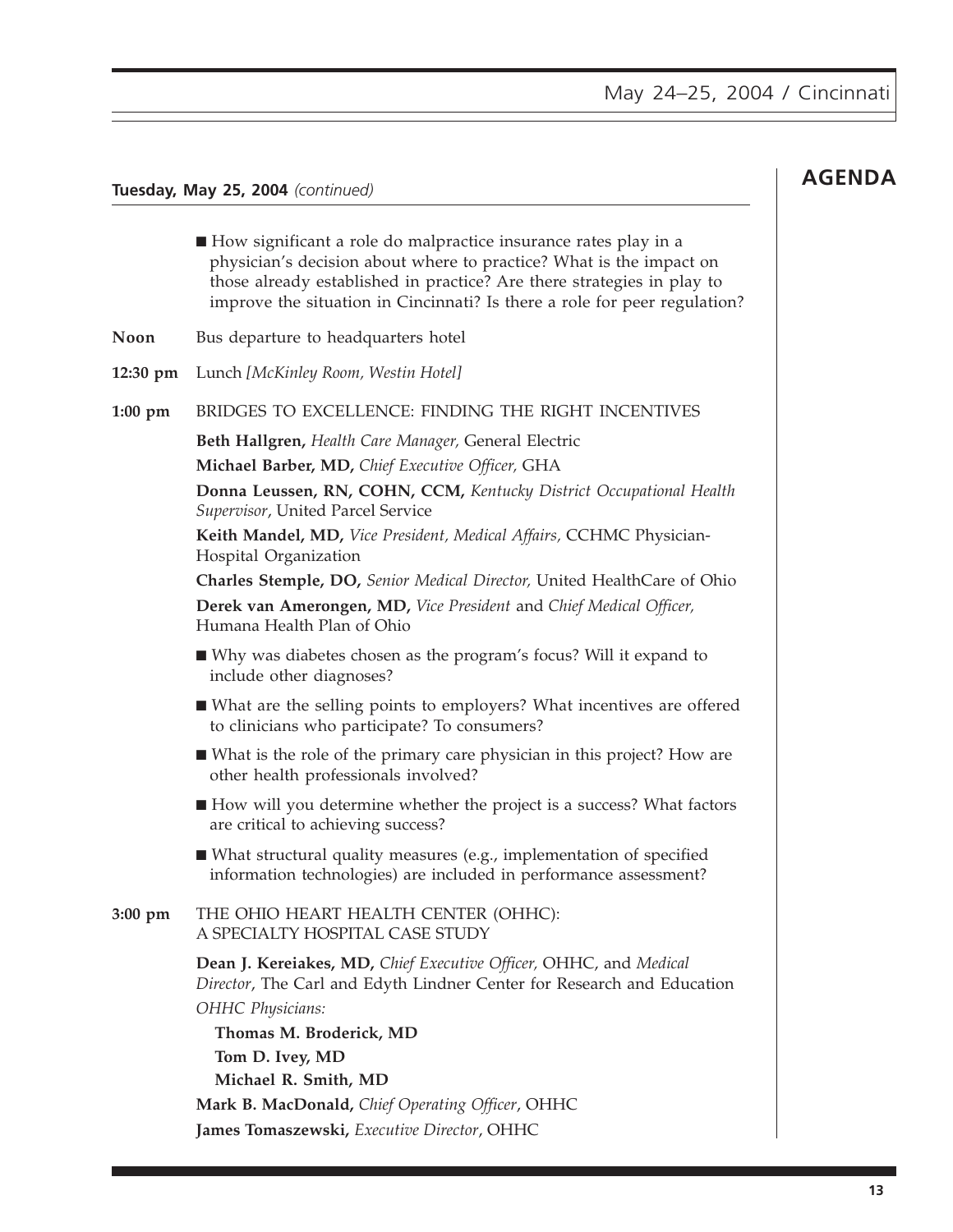#### **NHPF Site Visit Report**

#### **AGENDA**

#### **Tuesday, May 25, 2004** *(continued)*

- How many hospitals in the metropolitan area are doing cardiac surgery? Does the city need another one?
- How might a specialty hospital contribute to or detract from a regional approach to the deployment of health care resources? Is such an approach possible when each sector of the health care market has turf to protect? Can incentives among competing hospitals and between physicians and hospitals be aligned?
- How do you respond to allegations that physician-owners will refer the good-risk and paying patients to their own facility while sending the risky, poor, and uninsured patients to a community hospital?
- If Medicare payment rates were adjusted so that cardiovascular services were not much more profitable than other services, would establishing an independent heart center still make good business sense?
- How are you prepared to document the provision of superior care?
- **4:15 pm** Adjournment
- **4:30 pm** Bus departure to Airport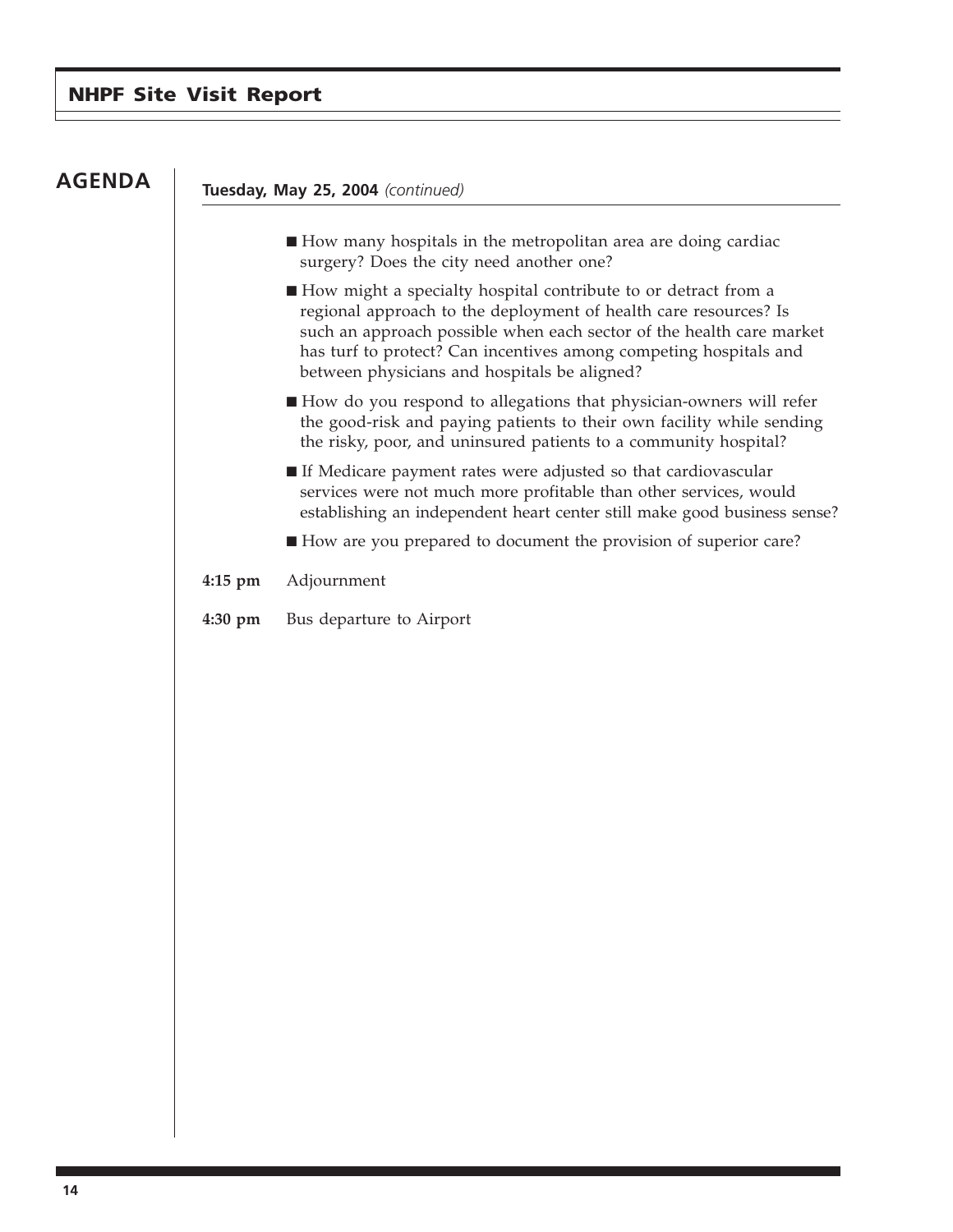# Federal & Foundation Participants

**Kathryn G. Allen** *Director* Health Care, Medicaid, and Private Health Insurance Programs U.S. General Accounting Office

**Pamela D. Bataillon** *RWJF Health Policy Fellow* Office of Sen. Blanche Lincoln (D-AR) U.S. Senate

**Diana Birkett** *David A. Winston Health Policy Fellow* Senate Committee on Finance

**Nancy Delew** *Senior Advisor* Office of Research, Development, and Information Centers for Medicare and Medicaid Services Department of Health and Human Services

**Jill Gotts** *Health Policy Fellow* Committee on Finance U.S. Senate

**Edward Grossman** *Senior Counsel* Office of House Legislative Counsel U.S. House of Representatives

**James Hahn, PhD** *Analyst* Congressional Research Service Library of Congress

**Julianne Howell, PhD** *Legislative Fellow* Office of Sen. John Kerry (D-MA) U.S. Senate

**Dora Hughes, MD** *Deputy Staff Director for Health (D)* Committee on Health, Education, Labor, and Pensions U. S. Senate

**Jennifer Jenson** *Specialist in Health Economics* Congressional Research Service Library of Congress

**Amy Knight, PhD**

*Program Officer* Medicare Demonstrations Program Group Office of Research, Development, and Information Centers for Medicare and Medicaid Services Department of Health and Human Services

**Julie Lee, PhD** *Analyst* Health and Human Resources Division U.S. Congressional Budget Office

**Karen Milgate** *Research Director* Medicare Payment Advisory Commission

**Scott Noyes** *Regional Director* Office of Sen. Mike Dewine (R-OH) U.S. Senate

**David Pender** *Deputy Assistant Director* Health Care Services and Products Division Bureau of Competition Federal Trade Commission

**Rita F. Redberg, MD** *RWJF Health Policy Fellow* Office of Sen. Orrin Hatch (R-UT) U.S. Senate

**William Scanlon, PhD** *Former Managing Director* Health Care Issues U.S. General Accounting Office

**Madeleine Smith, PhD** *Professional Staff Member (R)* Subcommittee on Health Committee on Ways and Means U.S. House of Representatives

**Ellen-Marie Whelan, PhD** *RWJF Health Policy Fellow* Office of the Senate Minority Leader U.S. Senate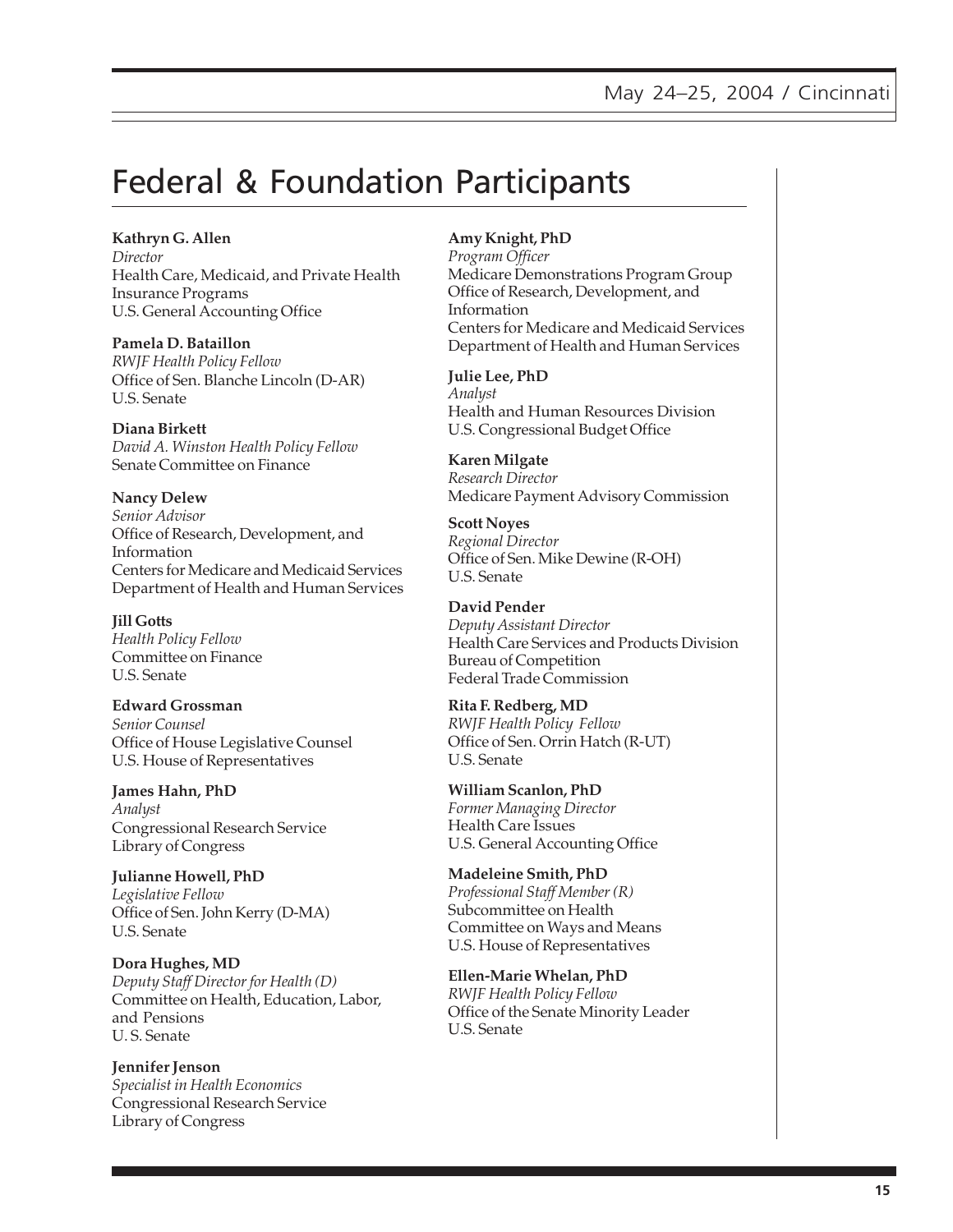# NHPF Staff

**Judith Miller Jones** *Director*

**Sally Coberly** *Deputy Director* **Nora Super** *Principal Research Associate*

**Lisa Sprague** *Senior Research Associate* **Dawn Gencarelli** *Senior Research Associate*

**Tiombé Diggs** *Program Associate*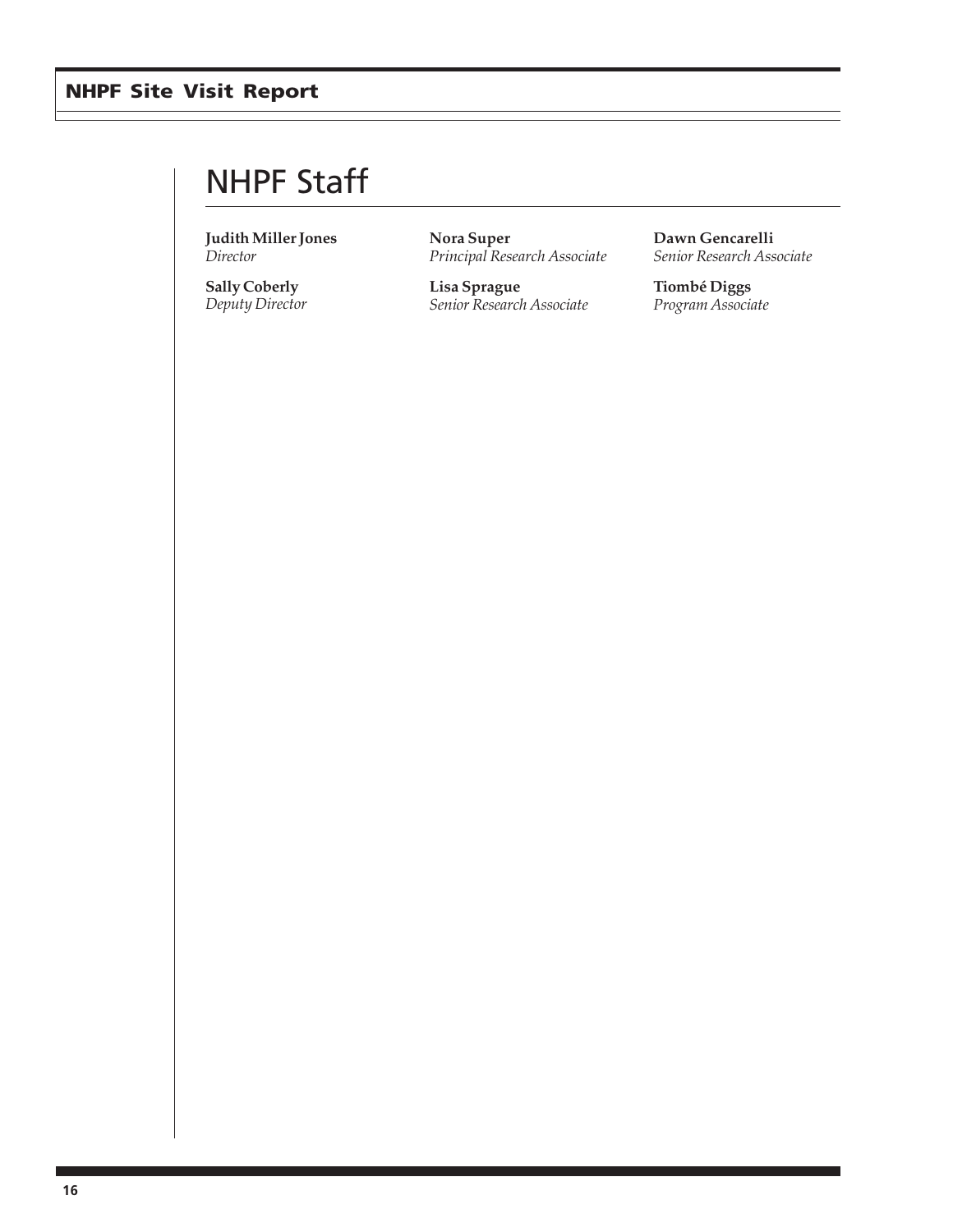**Michael Barber, MD,** is chief executive officer of Group Health Associates (GHA), where he was hired in 2003 as chief operations officer. He is a board-certified family physician who earlier served as the chief medical officer of ChoiceCare, an independent local HMO since acquired by Humana. In addition, he was the chief executive officer of Momentum Health Solutions, a managed care company that managed long-term health care for a senior population on a risk-bearing basis. Dr. Barber has also served as the chief executive officer of The Haelan Group, a start-up population health management company that developed a tool to predict the future high-cost utilizers in a population of people. He continues to have a very close relationship with Haelan as this product, One Care Street™, is rolled out across the country.

**Stephen Beck, MD,** is a board-certified internist with GHA. He holds a BS degree from the University of Dayton and an MD degree from the University of Cincinnati. He was a resident at Good Samaritan Hospital, where he also served as the residents' computer coordinator.

**Paul Beckman** is vice president of the Southern Ohio Health Service Area with Anthem Blue Cross and Blue Shield. Before joining Anthem, he was administrator of multispecialty group practice GHA. He is a past president of the Ohio and Cincinnati Medical Group Management Associations (MGMAs) and the Managed Care Assembly of the national MGMA. Mr. Beckman is a fellow of the American College of Medical Practice Executives and has taught in the graduate program at Xavier University for 18 years. Paul holds bachelor's and master's degrees from Xavier.

**Thomas F. Boat, MD,** is director of the Children's Hospital Research Foundation and chairman of the department of pediatrics. He also is physician-in-chief and a member of the board of trustees of Cincinnati Children's Hospital Medical Center (CCHMC). A pediatric pulmonologist by training, Dr. Boat joined CCHMC in 1993 after serving as chairman of the department of pediatrics at the University of North Carolina, Chapel Hill. Previously, he was co-director of the Cystic Fibrosis Center at Rainbow Babies and Children's Hospital in Cleveland. Boat is a member of the Institute of Medicine. He earned his MD degree at the University of Iowa.

**Lee A. Carter** is chairman of the board of trustees of CCHMC. He founded Local Marketing Corporation, a marketing consulting firm, in 1971 after working for the Drackett Company in sales and marketing. He sold Local Marketing in 1989 to Grey Advertising in New York and continued to run the company until his retirement in 1995.

**Gerald J. Domis** is manager of corporate health care benefits for Procter & Gamble (P&G). He is responsible for plan design and purchase of health care plans for the more than 18,000 P&G Corporate and Customer Business Development employees in the United States and for improving the quality and efficiency of their health care. His P&G career has included assignments in finance, product supply/manufacturing, human resources, and employee benefits. Mr. Domis received his undergraduate business degree from Ohio State University and his MBA degree from the University of Cincinnati.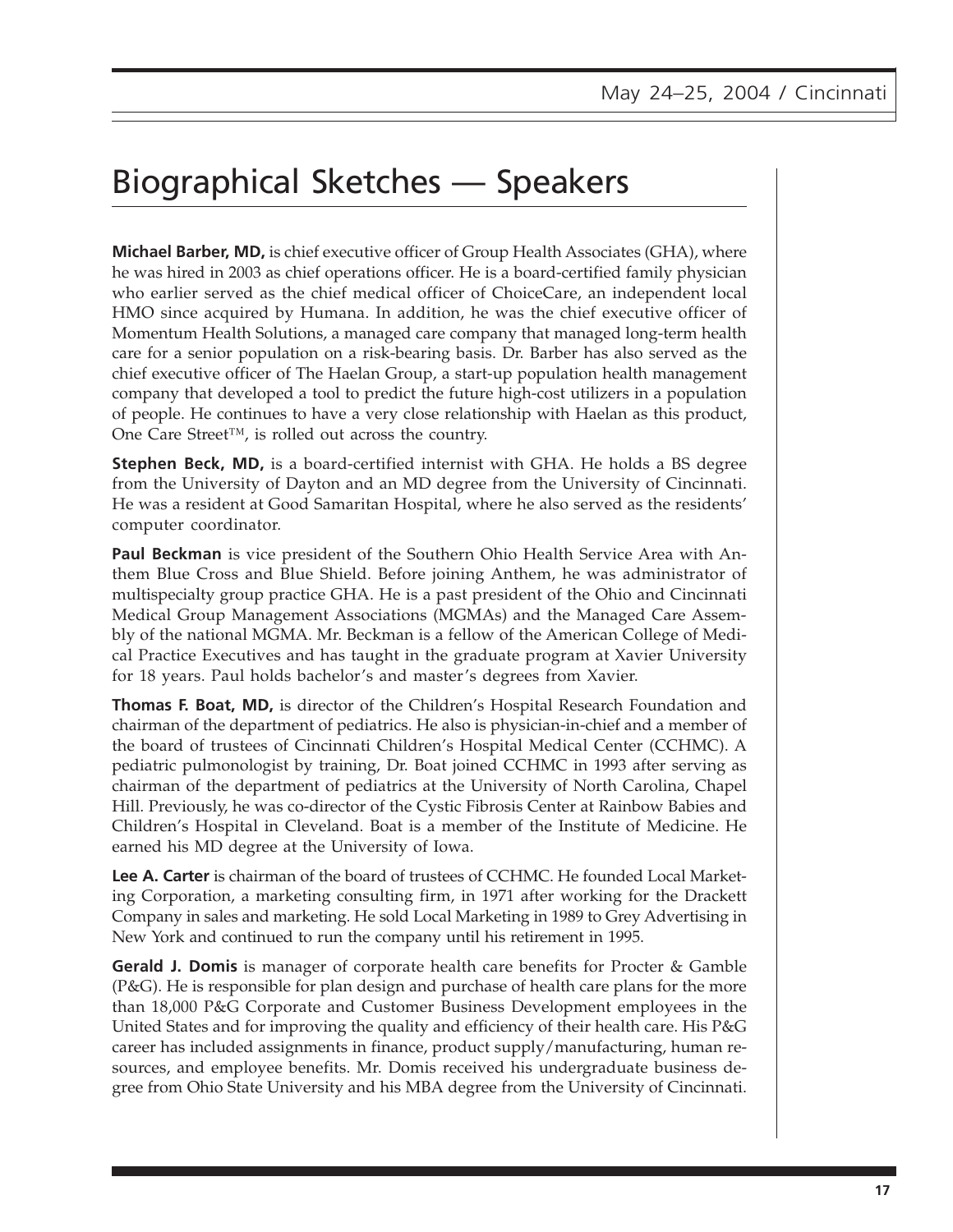**Beth Hallgren** leads GE Transportation's efforts to manage group health care costs while ensuring access to quality care. Hallgren joined the GE Healthcare Team in 1998 as a health care manager for its Aircraft Engines division. Her experience includes work at one of the largest not-for-profit health care and hospital systems in the West. She has also worked for a national managed care company where she gained experience in network management, call center management, and sales and account management, finishing her time there as the regional director of provider networks. Hallgren holds BS and BA degrees from Arizona State University and an MBA degree from the University of Phoenix.

**Scott J. Hamlin** is senior vice president of finance and chief financial officer of CCHMC and also serves as corporate treasurer. He joined the hospital in 1988 as director of finance and was named assistant vice president of finance in 1990 and to his current positions in 1997. Earlier, he specialized in health care practices at Arthur Anderson & Co. Hamlin holds a BBA degree from the University of Cincinnati.

**Ken Hanover** joined the Health Alliance in 2001 as president and chief executive officer. He came from the Main Line Health System in Pennsylvania, where he had been chief executive officer since 1996. Mr. Hanover also had experience with the Legacy Health System in Portland, Oregon. He received a bachelor's degree from the University of Massachusetts and a master's degree from Cornell University. He is chair-elect of the Greater Cincinnati Hospital Council.

**Christopher E. Hayner, MD,** is a GHA board member, board-certified in pulmonary diseases/critical care. He earned a BS degree at Marshall University and an MD degree from that university's school of medicine. His residency at Good Samaritan Hospital was followed by a fellowship at the University of Cincinnati.

**Dean J. Kereiakes, MD,** is chief executive officer and director of research of the Ohio Heart Health Center and is also medical director of the Carl and Edyth Lindner Center for Research and Eduction and a professor of clinical medicine at Ohio State University. Dr. Kereiakes is board-certified in internal medicine and cardiology. Earlier positions in research and cardiology practice were centered at Cincinnati's Christ Hospital, and he was a professor at the University of Cincinnati College of Medicine from 1996 to 2001. Dr. Kereiakes is a member of the editorial boards of and a frequent contributor to several medical journals, including *Circulation* and the *American Journal of Cardiology.* He holds both undergraduate and medical degrees from the University of Cincinnati.

**Uma Kotogal, MBBS, MSc,** is vice president of quality and transformation at CCHMC. She is a practicing neonatologist and was director of neonatal intensive care units at University Hospital and CCHMC for several years. More recently, she has received additional training in clinical epidemiology and clinical effectiveness, culminating in a master's degree from the Harvard School of Public Health. She received her undergraduate and medical degrees from the University of Bombay.

**Donna Luessen, RN, COHN, CCM,** joined the United Parcel Service (UPS) in June 2000 as the Kentucky district occupational health supervisor. Her responsibilities include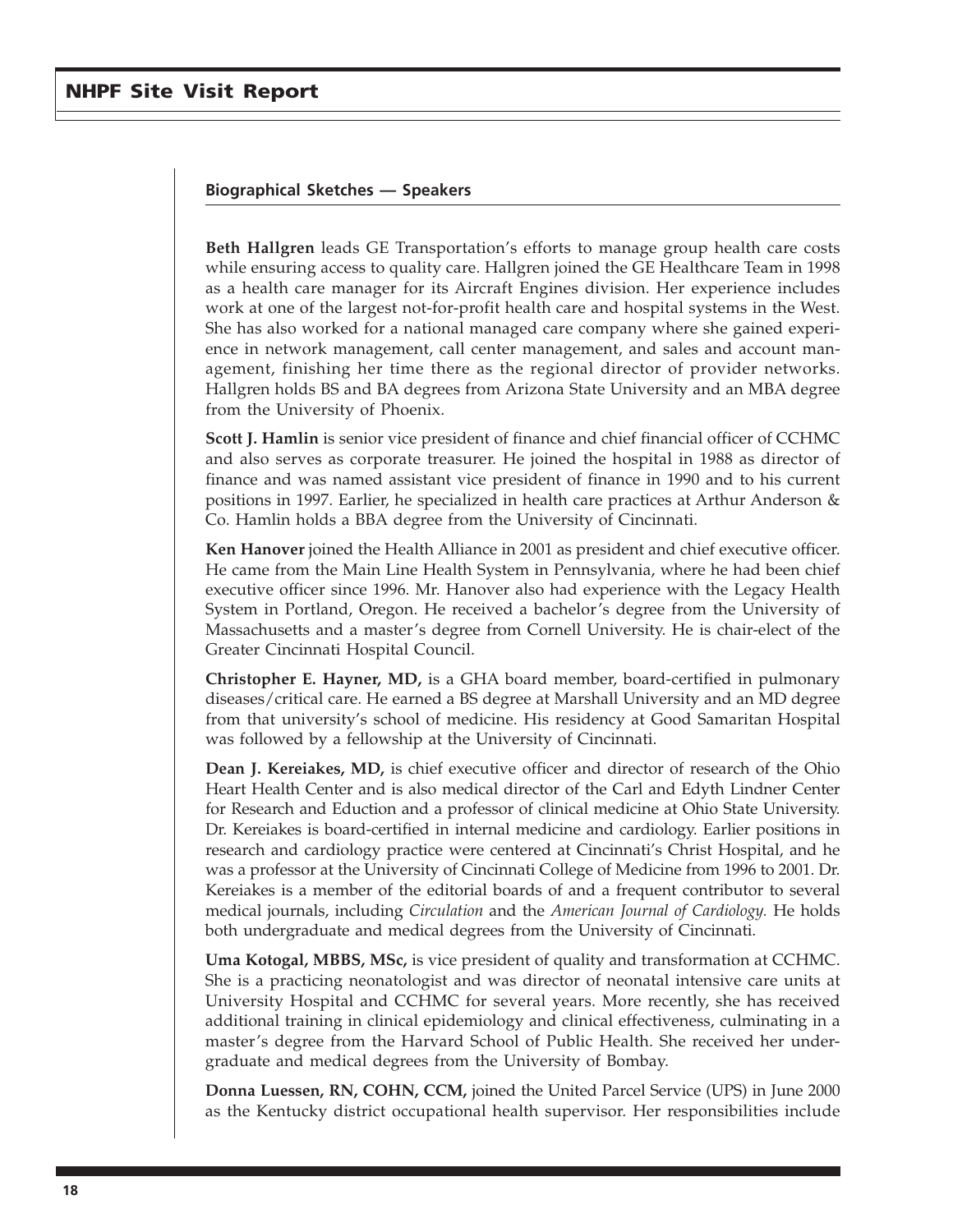vendor management across the entire health continuum, Department of Transportation medical compliance oversight, respiratory surveillance management, and regulatory controlled substance training. She acts as a community liaison to local health agencies and assists in the development of new health and wellness programs. Prior to working with UPS, Ms. Luessen worked as a supplier to GE Aircraft Engines as an on-site case manager for 10 years. She is a graduate of Good Samaritan School of Nursing.

**Keith Mandel, MD,** joined CCHMC in January 2000 as vice president of medical affairs for the physician-hospital organization (PHO). The PHO represents Cincinnati Children's, over 500 pediatric medical and surgical specialists, and an independent practice association of nearly 170 primary care physicians across 40 practices, with regard to managed care contracting and quality improvement initiatives. Dr. Mandel led the effort to recruit the participation of Cincinnati Children's in the Bridges to Excellence program from both the employer and provider perspectives. He is also co-leading CCHMC's participation in Pursuing Perfection, the national initiative launched by The Robert Wood Johnson Foundation and the Institute for Healthcare Improvement. Before joining CCHMC, Dr. Mandel was a Robert Wood Johnson Clinical Scholar in Health Policy and Management at Johns Hopkins University School of Medicine, as well as a management consultant to academic medical centers and children's hospitals. He earned an undergraduate degree at Duke University and a medical degree from the University of Pittsburgh School of Medicine.

**Cookie McDonough** is director of compensation and benefits at Frisch's Restaurants, Inc. She joined the company in 1975. She is a trustee and past president of the Employer Health Care Alliance and serves on the Community Health Outcomes Steering Committee of the Health Improvement Collaborative of Greater Cincinnati. Ms. McDonough holds an undergraduate degree from the University of Cincinnati.

**David M. Morad Jr., MD,** is president and chairman of the board of directors of GHA. He is board-certified in otolaryngology and a specialist in facial reconstructive surgery. He graduated from John Carroll University and earned his MD degree from the University of Cincinnati, after which he was a resident at the Jewish Hospital of St. Louis and the Barnes Hospital of the Washington University School of Medicine and held a fellowship with the American Academy of Facial Plastic Reconstructive Surgery.

**Lynn Olman** has been president of the Greater Cincinnati Health Council and secretary of the Hamilton County Hospital Commission since 1983. She also serves as executive director of the Health Improvement Collaborative of Greater Cincinnati. Prior to 1983, Ms. Olman was assistant director at the University of Cincinnati Medical Center. She served in several senior staff capacities for the American Hospital Association in Chicago from 1976 to 1978. From 1973 to 1976, Ms. Olman was a legislative assistant to former Sen. Howard H. Baker, Jr. Olman serves on numerous local, state, and national committees and boards, including the Greater Cincinnati Chamber of Commerce, the Ohio Public Health Leadership Institute, and the Association for Community Health Improvement. She holds a BA degree from American University and an MA degree from The George Washington University.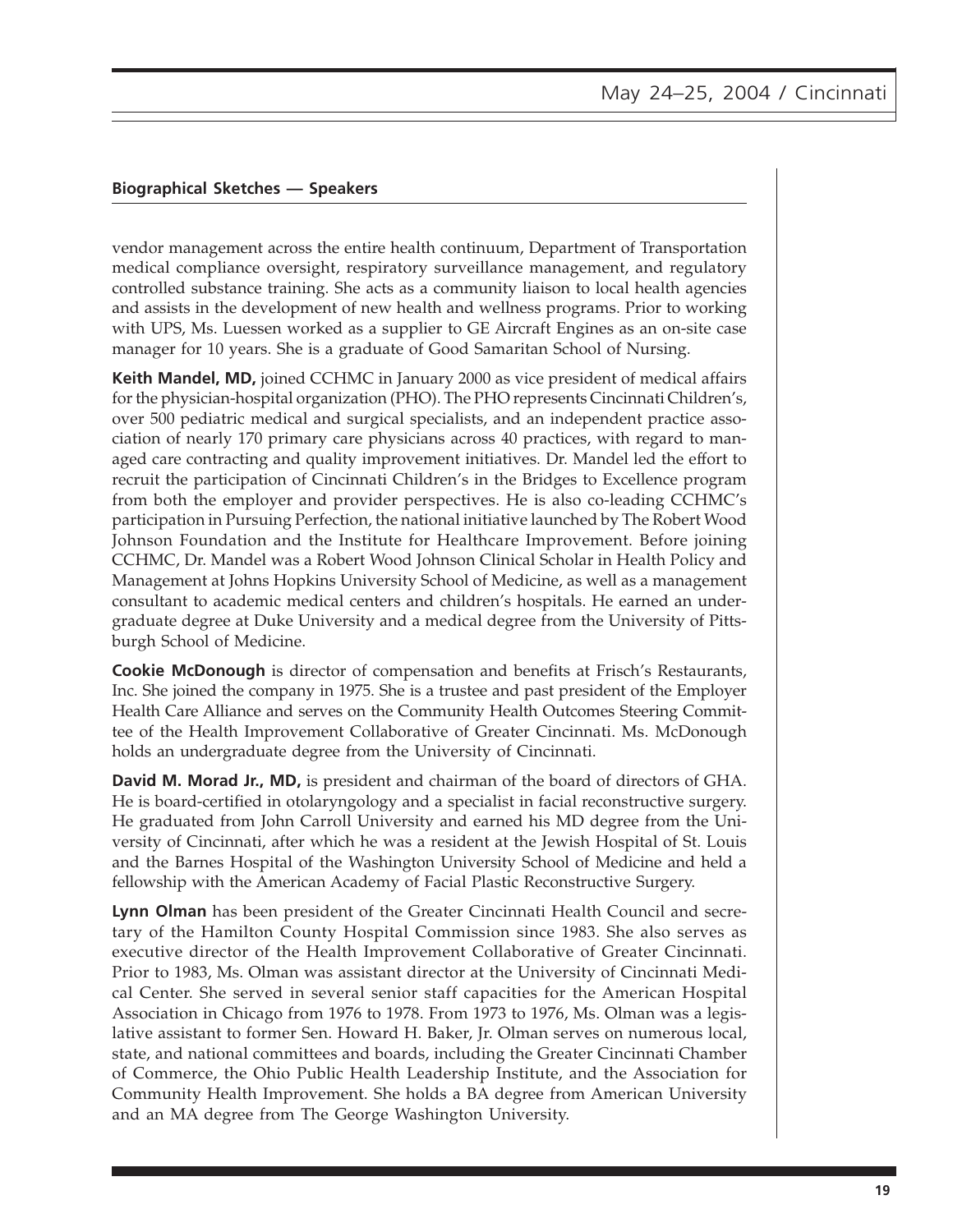**Honor Page** is a pharmacist and the mother of a child with a chronic illness. In her role as parent team leader at CCHMC, she advises the clinical staff about services that would best help patients and fosters mutual support among parents.

**Sheldon M. Polonsky, MD,** is a board-certified pediatrician with GHA. He earned a BA degree from Boston University, an MD degree from the University of Wisconsin School of Medicine, and an MS degree in epidemiology from the University of Cincinnati. He was both a resident and a fellow at CCHMC.

**John S. Prout** is president and chief executive officer of TriHealth, Inc., an integrated hospital system sponsored by Catholic Health Initiatives and Bethesda, Inc. He also holds the position of president and chief executive officer of its two anchor hospitals, Good Samaritan Hospital and Bethesda North Hospital. Earlier, Mr. Prout was president and chief executive officer of St. Joseph Medical Center in Towson, MD. He currently serves on the boards of the Ohio Hospital Association and the American Heart Association. Prout holds a master's degree in health care administration from Washington University in St. Louis.

**James D. Smith** is the Grand Lodge Representative for the International Association of Machinists and Aerospace Workers, where he has worked for the past 15 years. He negotiates health benefits on behalf of workers across 14 states from Maine to Michigan.

**Larry D. Savage** was named president and chief executive officer of Humana Health Plan of Ohio in 1998, having previously served in several executive leadership roles within the organization over nearly 20 years. Under his direction, the plan has grown to more than 400,000 members, providing health benefit solutions to the region's most prestigious employers. In September 2003, Humana of Ohio was awarded an excellent accreditation status by the National Committee for Quality Assurance for the fourth consecutive three-year period. Savage serves on the boards of the Ohio and Northern Kentucky Chambers of Commerce, the Greater Cincinnati Chapter of the American Heart Association, and the Health Improvement Collaborative of Greater Cincinnati. He holds a BS degree from Eastern Kentucky University.

**Charles A. Stemple, DO,** is senior medical director for United HealthCare of Ohio, where he oversees quality improvement and local pharmacy initiatives and manages physician concerns with respect to contracting and reimbursement. Earlier, he was medical director of ChoiceCare. After completing his residency in emergency medicine, Dr. Stemple spent 13 years working in emergency services at Good Samaritan Hospital in Dayton. He earned a BS degree at Ohio State University, his DO degree at West Virginia School of Osteopathic Medicine, and an MBA degree at Xavier University.

**Alfred J. Tuchfarber, PhD**, is professor of political science at the University of Cincinnati McMicken College of Arts and Sciences. He recently retired from his role as the founding director of the University of Cincinnati's Institute for Health Policy and Health Services Research. Dr. Tuchfarber was also director of the University of Cincinnati's Institute for Policy Research for 28 years and has studied the Greater Cincinnati community for over three decades. He has been very active in community affairs.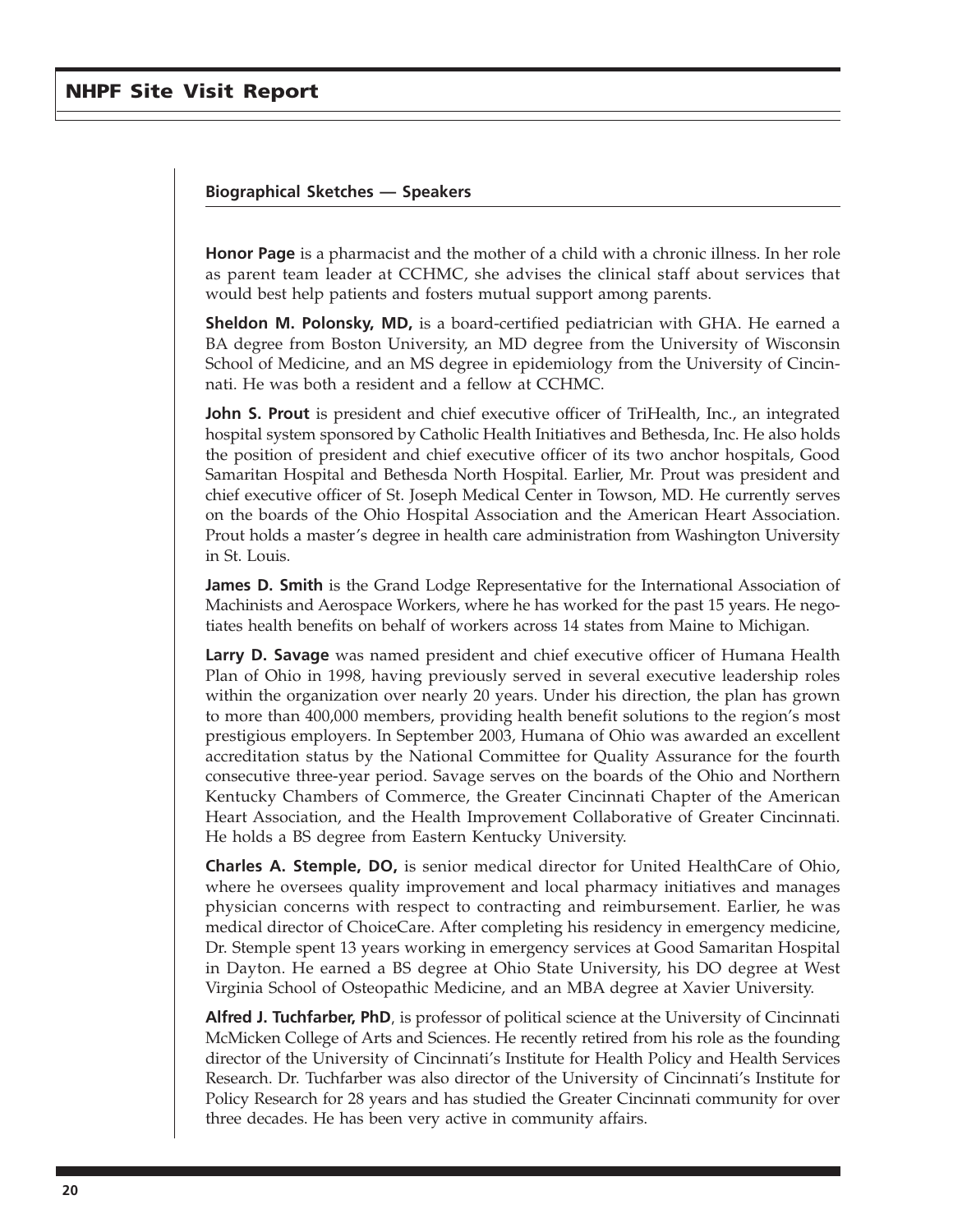**Thomas Urban** was named senior vice president of Catholic Healthcare Partners (CHP) and president and chief executive officer of Mercy Health Partners (southwest Ohio) in June 2002. Prior to this, he served as the region's senior vice president of health delivery and as president of Mercy Hospital Fairfield. Earlier, he had served as regional vice president, chief integration officer, and president of the region's Mercy Hospital Hamilton/Fairfield. Prior to joining CHP, Mr. Urban was executive vice president/ chief operating officer of Beverly Hospital in Beverly, Massachusetts. He also served in hospital management positions in Fort Myers, Florida, and Dayton, Ohio. Urban earned a BA degree from Colgate University and a master's degree in health administration from Xavier University.

**Derek van Amerongen, MD,** serves as vice president and chief medical officer for Humana Health Plan of Ohio in Cincinnati. Before joining Humana, he was national medical director for Anthem Blue Cross and Blue Shield, responsible for working with Anthem's national accounts as well as creating and directing the company's women's health initiative. His experience also includes over six years as chief of obstetrics and gynecology for the Johns Hopkins Medical Services Corporation in Baltimore and as a faculty member in the Department of Gynecology and Obstetrics of the Johns Hopkins School of Medicine. He chairs the Women's Health Task Force of the American Association of Health Plans and serves on the board of directors for URAC and the executive committee for the National Practitioner Data Bank. Dr. van Amerongen received his undergraduate degree from Princeton University, his MD degree from Rush Medical College in Chicago, and his MS degree from the University of Wisconsin.

**James S. Wendel, MD,** is managing partner of Mt. Auburn Obstetrics and Gynecological Associates and president of the Christ Hospital medical staff, and he also serves on the hospital's board of trustees. Wendel holds an undergraduate degree from the University of Notre Dame and an MD degree from the University of Cincinnati.

**L. Thomas Wilburn Jr.** is director of Bethesda Services, which oversees contracted operations at Bethesda Hospital. Before his retirement in 1998, Mr. Wilburn was president and chief executive officer of TriHealth, Inc. He was with Bethesda Hospital, Inc., for more than 20 years before it joined Good Samaritan Hospital in a partnership that became TriHealth in 1995. He is also chair of the Health Improvement Collaborative of Greater Cincinnati.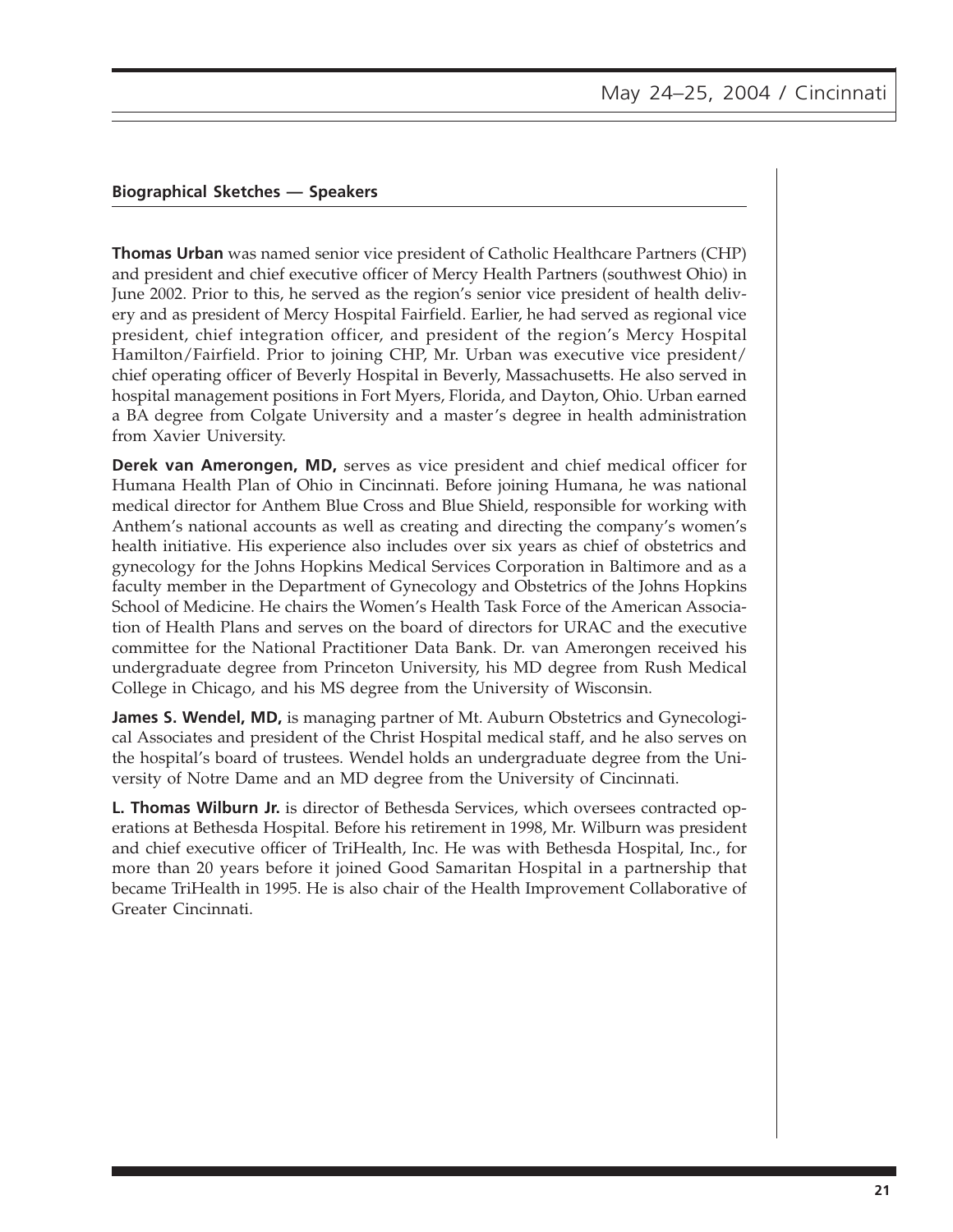# Biographical Sketches — Federal & Foundation Participants

**Kathryn Allen** is director for Medicaid and private health insurance issues in the U.S. General Accounting Office (GAO). She directs the agency's work on Medicaid, longterm care, and private health insurance. Her 23-year career with GAO also includes leadership positions in the Seattle and European field offices and, in the late 1980s, direct staff support to the National Commission to Prevent Infant Mortality. She graduated *magna cum laude* from the University of Richmond in business administration and attended Harvard University's John F. Kennedy School of Government Executive Leadership Program.

**Pamela D. Bataillon, MSN, RN,** is a Robert Wood Johnson Health Policy Fellow in Sen. Blanche Lincoln's office. She has most recently been the Chief Operating Officer for the Visiting Nurse Association (VNA) of the Midlands, in Omaha, Nebraska, and administrator of the VNA of Pottawattamie County (Iowa), which also serves as the county's official public health entity. Ms. Bataillon was a candidate for Lieutenant Governor in 1998, chaired former Sen. Bob Kerrey's Task Force for Health Care Reform, and was appointed by the governor to plan a merger of five state health and human service agencies. She earned a BS degree in nursing from Creighton University and a master's degree in community health from the University of Nebraska Medical Center. She is currently enrolled in an MBA degree program at the University of Dallas.

**Diana Birkett** is a David Winston Health Policy Fellow, currently working with the Senate Committee on Finance, Minority Staff. She works predominantly on quality of care and health information technology, as well as Medicaid and Medicare payment issues. Before moving to Washington, DC, last summer, Ms. Birkett was in graduate school for public health and public policy at the University of Washington in Seattle and worked for the Washington State Women, Infants, and Children (WIC) Program.

**Nancy Delew** is senior advisor in the Office of Research and Development at the Centers for Medicare and Medicaid Services (CMS).

**Jill Gotts** is a presidential management intern (PMI), currently working for the Senate Committee on Finance. Other rotations in this internship have been with the Division of Health Financing and Policy under the assistant secretary for Planning and Evaluation and with CMS in the Department of Health and Human Services. Before becoming a PMI, Ms. Gotts was a health policy analyst with the National Governors Association. She holds an undergraduate degree from the University of Michigan and an MPH degree from Columbia University.

**Edward Grossman** has been senior counsel with the Office of the Legislative Counsel of the House of Representatives for almost 30 years, concentrating in the fields of health care and immigration. He has been a principal drafter for most major national health insurance bills, including the Health Security Act during the Clinton administration, as well as Medicare and medical legislation, including the recent Medicare Prescription Drug, Improvement, and Modernization Act (MMA) of 2003. He received his JD degree from Yale Law School.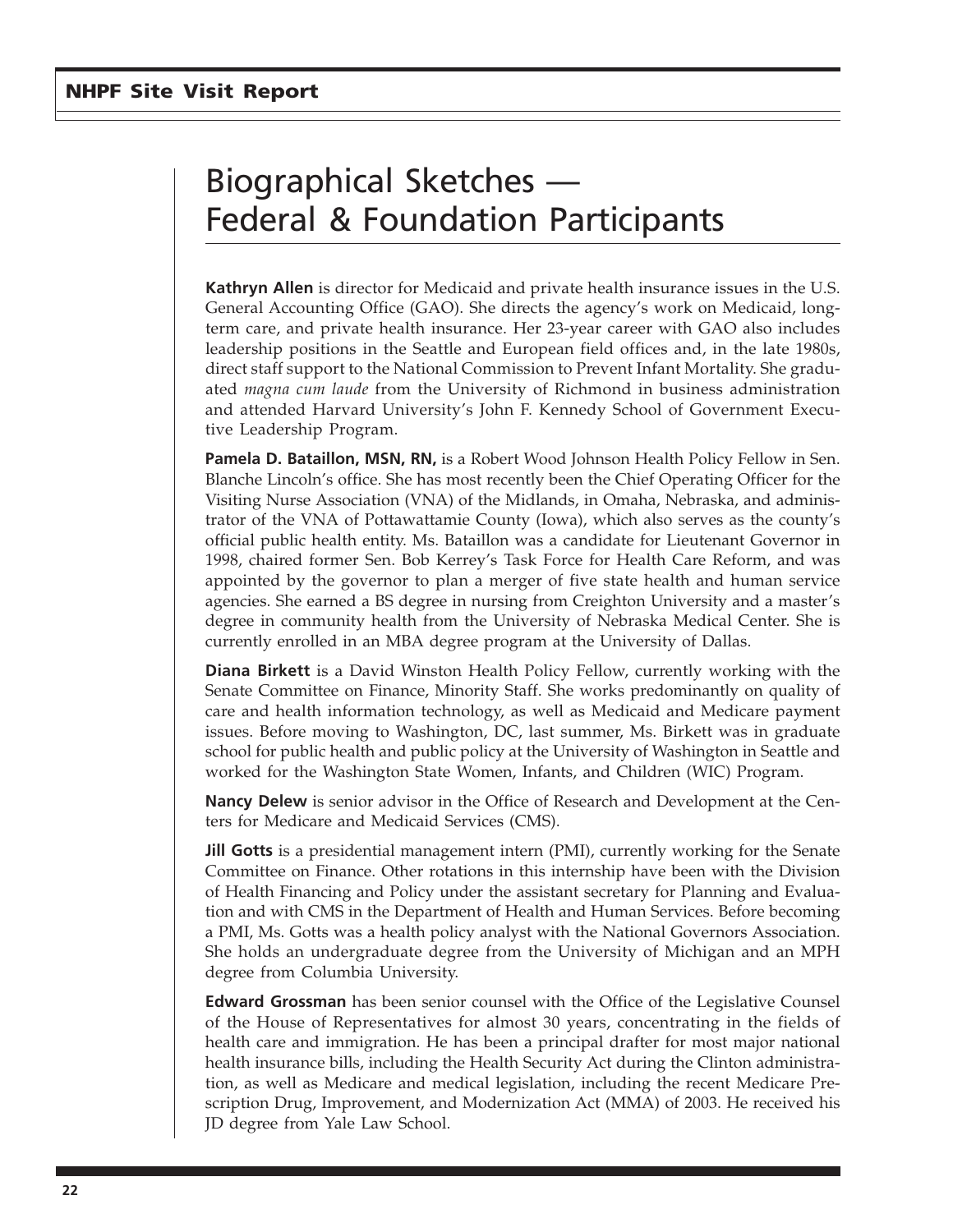#### **Biographical Sketches — Federal & Foundation Participants**

**James Hahn, PhD,** is an analyst in the Domestic Social Policy Division at the Congressional Research Service (CRS). As a health economist, he works on issues related to prescription drug pricing, hospital and physician payment, and geographic variations in health care expenditures. Before joining CRS, Dr. Hahn worked at GAO and with Lewin and Associates, Inc. He has published articles in the *New England Journal of Medicine* on the effect of for-profit ownership and system affiliation on the economic performance of hospitals and on the comparison of physician payment and expenditures between the United States and Canada. Dr. Hahn has served on the faculties of the School of Public Health at the University of North Carolina at Chapel Hill and at Trinity University in San Antonio, Texas. He is a graduate of Stanford University.

**Dora Hughes, MD,** is deputy director for health on the Senate Committee on Health, Education, Labor & Pensions. Prior to this, she served as senior program officer at The Commonwealth Fund, where she shared grant-making responsibilities for the Quality of Care for Underserved Populations Program and held principal responsibility for the Fund's Fellowship in Minority Health Policy at Harvard University. Hughes completed medical school at Vanderbilt University and is board-certified in internal medicine. In addition, she holds a master's degree from Harvard University, through participation in the Commonwealth Fund/Harvard University Fellowship in Minority Health Policy.

**Jennifer Jenson** is a specialist in health economics at CRS, where she focuses on a range of issues related to heath care costs, including economic issues in providing health care for an aging population, private health insurance, and strategies for influencing spending on health care. Previously, she has worked on Medicare, Medicaid, and public health issues at several federal bodies: the Office of Management and Budget, the Medicare Payment Advisory Commission (MedPAC), and the Congressional Budget Office (CBO). Ms. Jenson holds master's degrees in public health and public policy from the University of Michigan.

**Amy Knight, PhD,** is a health policy analyst in the Medicare Demonstrations Program Group at CMS. She is responsible for managing demonstration projects designed to test alternative payment and delivery systems in Medicare. She is involved in the development of payment for quality projects that align financial incentives to promote high-quality healthcare, including the Medicare Care Management Performance Demonstration (Section 649, MMA). Dr. Knight also works on several Medicare Disease Management Demonstrations to improve care for chronically ill beneficiaries. She received her doctorate in clinical psychology from the University of Wisconsin–Milwaukee.

**Julie Lee, PhD,** joined CBO's Health and Human Resources division in 2003. Currently, she is working on projects analyzing high-cost Medicare beneficiaries, including issues related to disease management. Prior to joining CBO, Dr. Lee was a research analyst in health care policy at the National Bureau of Economic Research, where she analyzed a variety of topics in health economics, ranging from the effects of medical malpractice reforms to the distributional effects of Medicare. She received a PhD degree in economics from Yale University.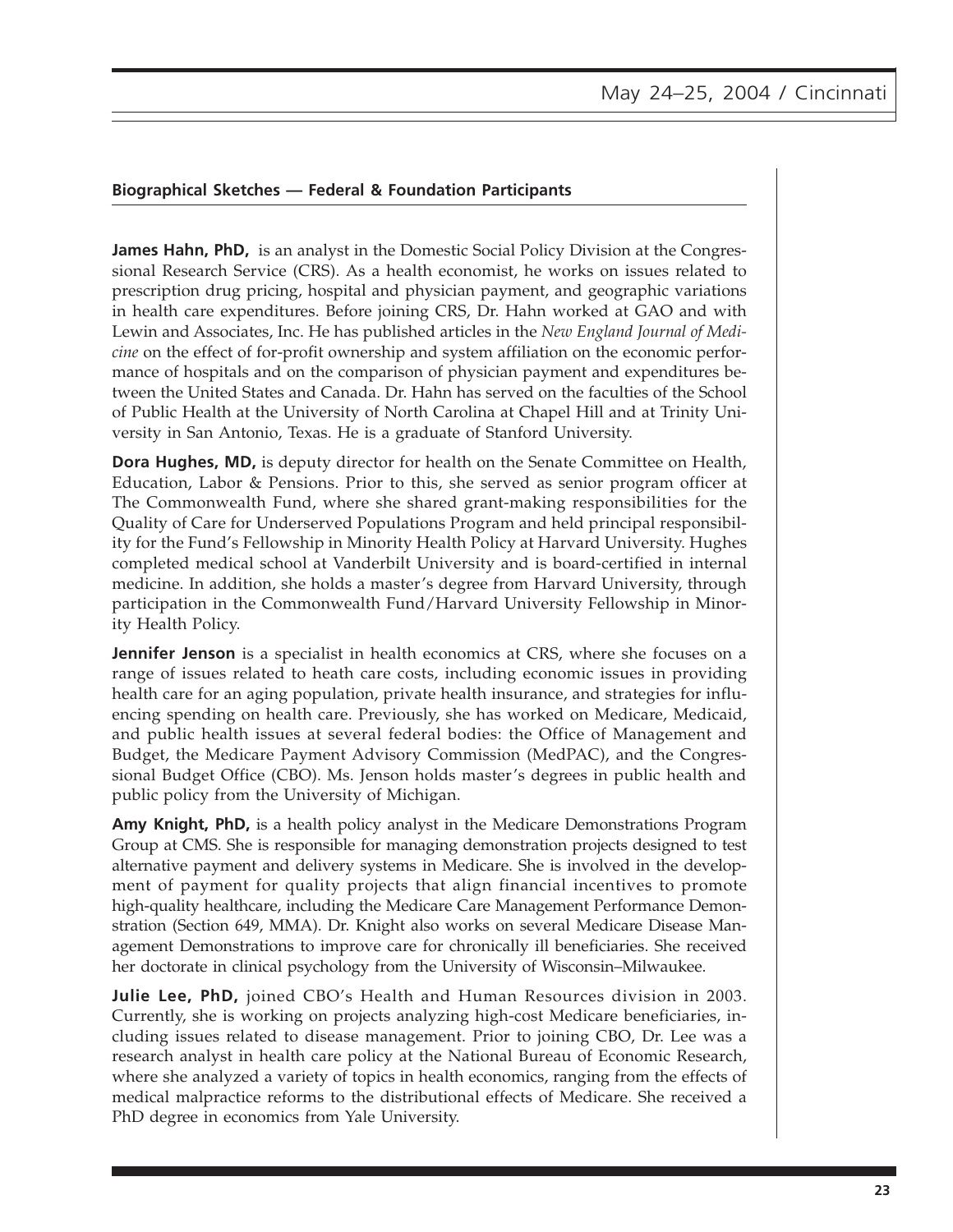#### **Biographical Sketches — Federal & Foundation Participants**

**Karen Milgate** is a research director with MedPAC, responsible for research and policy analysis on quality and access issues. Earlier, she served as deputy executive vice president for the American Health Quality Association, which represents Medicare's Quality Improvement Organizations. Ms. Milgate spent six years with the American Hospital Association as senior associate director for policy development. Ms. Milgate holds a master's degree from the University of Maryland and undergraduate degrees from the American University.

**Scott Noyes** is regional director of the local office of Sen. Mike Dewine.

**David R. Pender** has been the deputy assistant director of the Health Care Services and Products Division of the Bureau of Competition at the Federal Trade Commission (FTC) since 1990. In this position, he supervises the Commission's antitrust enforcement program governing health care. Mr. Pender has held a number of other positions at the FTC's headquarters, including attorney advisor to a commissioner and to a deputy director of the Bureau of Competition, manager of regional office antitrust investigations, and senior attorney for evaluation. Prior to coming to Washington, he was a senior attorney in the FTC's Seattle office, an associate in a Los Angeles law firm, and a special agent with the Federal Bureau of Investigation. Mr. Pender is a graduate of the University of Pennsylvania and earned his JD degree at Stanford University.

**Rita F. Redberg, MD,** is a Robert Wood Johnson Health Policy Fellow in the office of Sen. Orrin G. Hatch. She is professor of medicine at the University of California, San Francisco (UCSF) Medical Center and director of cardiovascular women's services for the UCSF National Center of Excellence in Women's Health. Dr. Redberg received a NIH grant to study the effects of exercise on heart disease in women and has numerous publications in this field. She started an American Heart Association Committee on Women in Cardiology and chairs the Women's Health Advisory Group for the American Society of Echocardiography, as well as serving on the Scientific Advisory Board of Womenheart. She graduated from the University of Pennsylvania Medical School and has a master's degree in science and health policy and administration from the London School of Economics.

**William J. Scanlon, PhD,** is a health policy consultant. Until April 2004, he was the Managing Director of Health Care Issues at GAO. He has been engaged in health services research since 1975. Before joining GAO in 1993, he was the co-director of the Center for Health Policy Studies and an associate professor in the department of Family Medicine at Georgetown University and had been a principal research associate in Health Policy at the Urban Institute. At GAO, he oversaw congressionally requested studies of Medicare, Medicaid, the private insurance market and health delivery systems, public health, and the military and veterans' health care systems. Dr. Scanlon has published extensively and has served as frequent consultant to federal agencies, state Medicaid programs, and private foundations. He has a PhD degree in economics from the University of Wisconsin–Madison.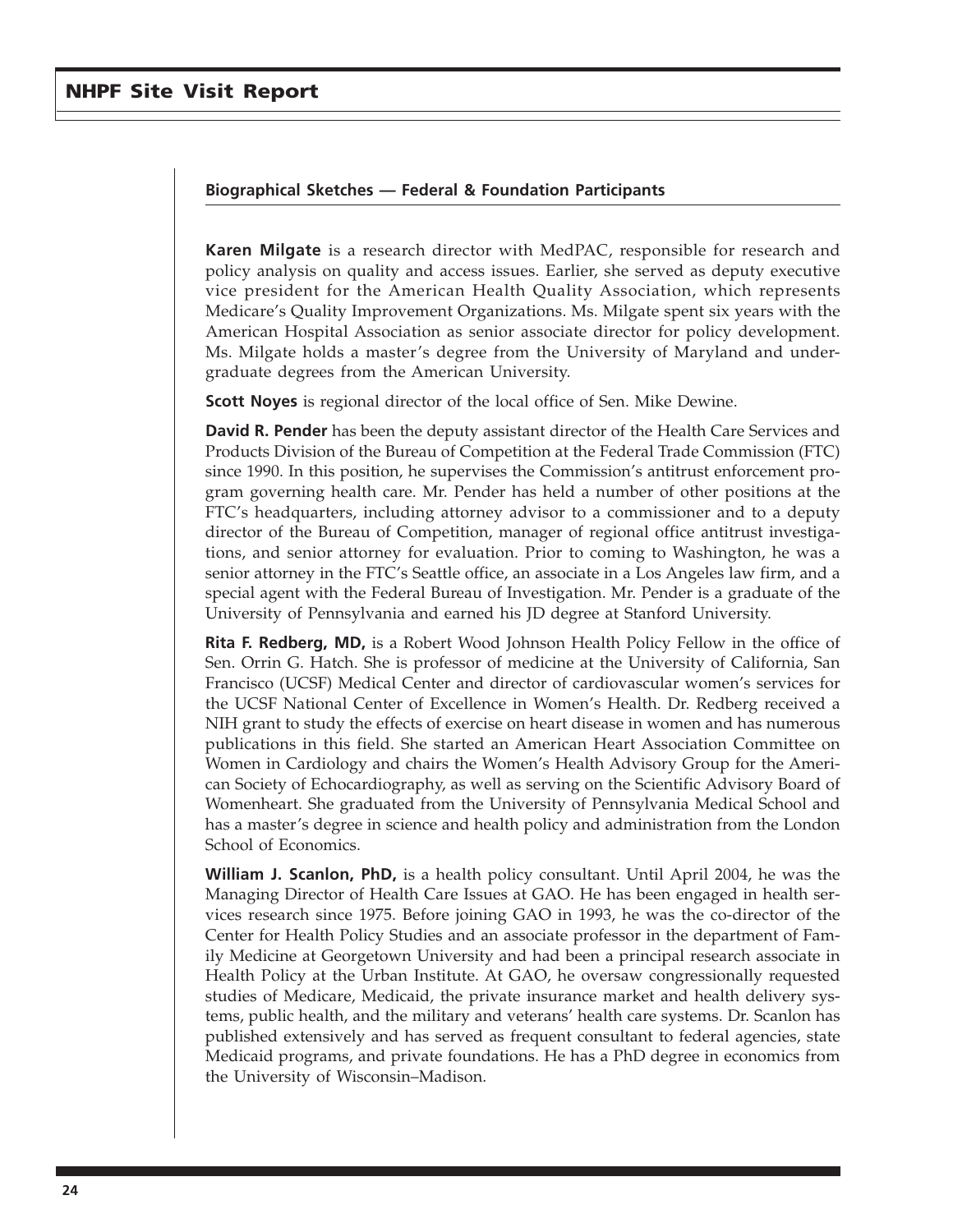#### **Biographical Sketches — Federal & Foundation Participants**

**Madeleine Smith, PhD,** is a professional staff member of the Subcommittee on Health, House Ways and Means Committee, where she handles Part B provider issues, Medicare modernization, and health insurance and the uninsured. She began working for the Subcommittee in February 2002. Prior to this position, she spent over 10 years with CRS, the research organization of the Congress. She holds a PhD degree from the University of Rochester.

**Ellen-Marie Whelan, RN, NP, PhD,** is a Robert Wood Johnson Health Policy Fellow on the staff of the Senate Minority Leader Thomas Daschle (D-SD). She came to this position from Johns Hopkins University, where she is an assistant professor with a joint appointment with the School of Nursing and the Urban Health Institute. Her research examines how academic health centers interact with their surrounding communities. Whelan received her bachelor's degree at Georgetown University. She also received a master's degree in nursing and a doctorate in nursing and health policy at the University of Pennsylvania, where Dr. Whelan established a pediatric primary care clinic in a community center in West Philadelphia. For this effort, former Department of Health and Human Services Secretary Donna Shalala presented her with the Secretary's Award for Innovations in Health Promotion and Disease Prevention in 1995.